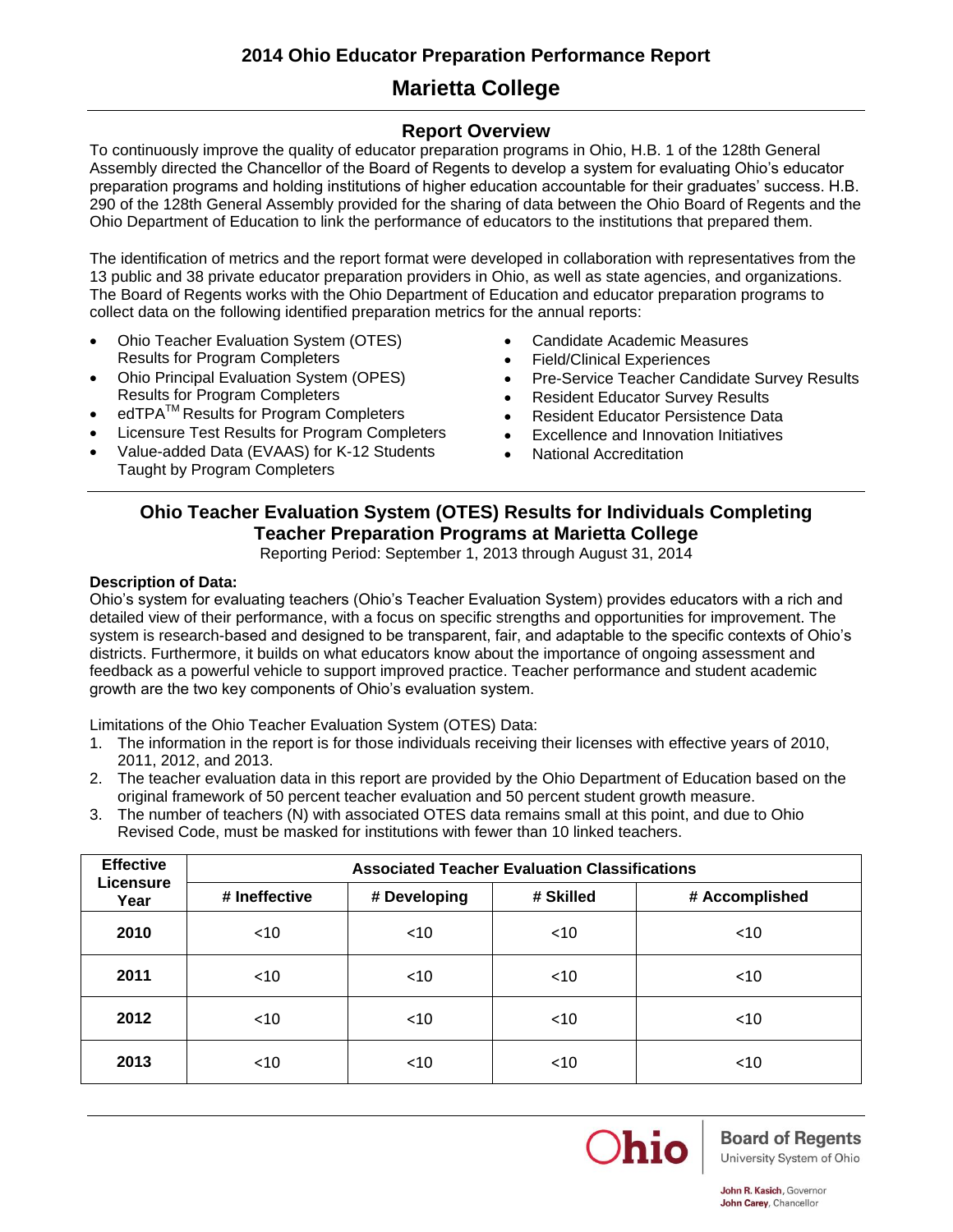# **Marietta College**

## **Ohio Principal Evaluation System (OPES) Results for Individuals Completing Principal Preparation Programs at Marietta College**

Reporting Period: September 1, 2013 through August 31, 2014

### **Description of Data:**

Ohio's system for evaluating principals (Ohio's Principal Evaluation System) provides building leaders with a richer and more detailed view of their performance, with a focus on specific strengths and opportunities for improvement.

Evaluations have two components, each weighted at 50 percent:

1. Principal performance rating, determined from:

- a. A professional growth plan
- b. Two 30 minute observations
- c. Walkthroughs of building classrooms
- 2. Student academic growth rating for the building

The Ohio Principal Evaluation System (OPES) data reported here are limited in that the information in the report is for those individuals receiving their licenses with effective years of 2010, 2011, 2012, and 2013.

| <b>Effective</b>  | Number of<br><b>Principals</b>                 |           |                   | <b>Associated Principal Evaluation Classifications</b> |                     |  |  |  |
|-------------------|------------------------------------------------|-----------|-------------------|--------------------------------------------------------|---------------------|--|--|--|
| Licensure<br>Year | with OPES<br><b>Ineffective</b><br><b>Data</b> |           | <b>Developing</b> | <b>Skilled</b>                                         | <b>Accomplished</b> |  |  |  |
| 2010              | $\Omega$                                       | $N = N/A$ | $N = N/A$         | $N = N/A$                                              | $N = N/A$           |  |  |  |
|                   |                                                | $% = N/A$ | $% = N/A$         | $% = N/A$                                              | $% = N/A$           |  |  |  |
| 2011              | 0                                              | $N = N/A$ | $N = N/A$         | $N = N/A$                                              | $N = N/A$           |  |  |  |
|                   |                                                | $% = N/A$ | $% = N/A$         | $% = N/A$                                              | $% = N/A$           |  |  |  |
| 2012              | 0                                              | $N = N/A$ | $N = N/A$         | $N = N/A$                                              | $N = N/A$           |  |  |  |
|                   |                                                | $% = N/A$ | $% = N/A$         | $% = N/A$                                              | $% = N/A$           |  |  |  |
|                   |                                                | $N = N/A$ | $N = N/A$         | $N = N/A$                                              | $N = N/A$           |  |  |  |
| 2013              | 0                                              | $% = N/A$ | $% = N/A$         | $% = N/A$                                              | $% = N/A$           |  |  |  |

## **edTPATM Assessment Results for Individuals Completing Teacher Preparation Programs at Marietta College** Reporting Period: September 1, 2013 through August 31, 2014

### **Description of Data:**

Ohio educator preparation programs have participated in the development of the  $edTPA<sup>TM</sup>$ , a performance assessment for educator candidates. At this time, the edTPA™ is not an Ohio licensure requirement or a program completion requirement. In this report, only results from the edTPA $^{TM}$  national scoring process are reported. Results from candidates whose assessments were scored locally are not reported.

| <b>Score Range</b> | <b>Institution Average Score</b> | <b>Ohio State Average Score</b> | <b>National Mean Score</b> |
|--------------------|----------------------------------|---------------------------------|----------------------------|
| $15 - 75$          | 44.2                             | 41.9                            | 43.7                       |

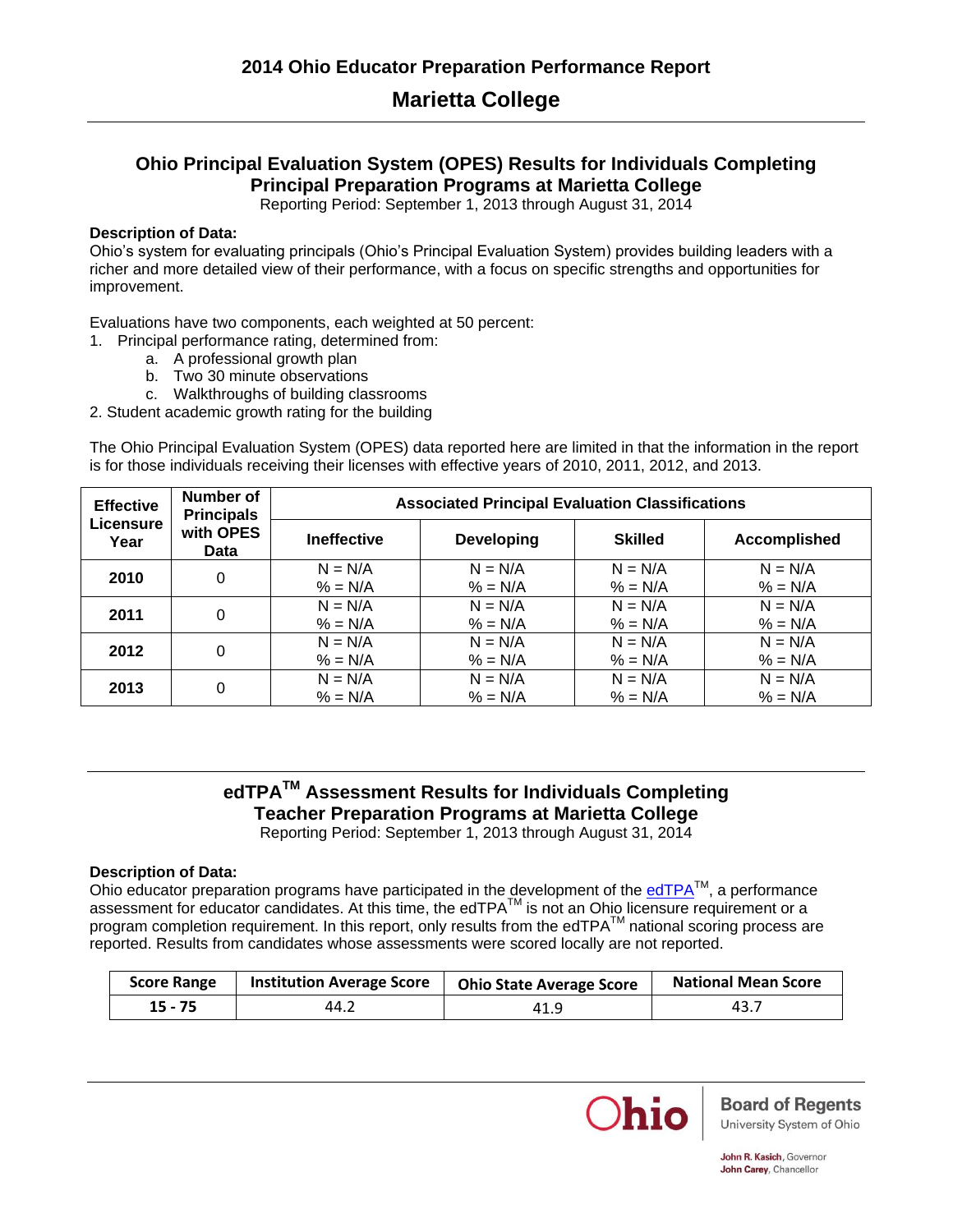## **Institution Profile**

#### (Data Source: Marietta College)

Marietta College is a private, coeducational, nonsectarian, undergraduate, residential, contemporary liberal arts institution founded in 1835. Academic majors range from the liberal arts to pre-professional programs such as education, sports medicine, and petroleum engineering. It is one of America's 37 "Revolutionary Colleges," institutions with origins reaching back to the 18th century. Marietta College was originally founded as the Muskingum Academy in 1797. Enrollment during the 2011-12 academic year was 1450 students from more than 40 states and 20 countries.

#### **Education Department**

The Education Department seeks to prepare educators as leaders for 21st century schools by providing our candidates with the coursework and clinical experiences necessary to demonstrate high levels of content knowledge, effective pedagaogy, efficacy, reflection, and collaboration skills. Candidates may pursue teaching licenses in early childhood education, middle childhood education, mild to moderate intervention specialist or adolescent young adult content areas of biology, chemistry, physics, English language arts, mathematics or social studies.

## **Licensure Test Scores for Individuals Completing Educator Preparation Programs at**

**Marietta College**

Reporting period for 9/1/2012 through 8/31/2013

(Data Source: Ohio Department of Education)

#### **Description of Data:**

For the period reflected on this report, Ohio required that teacher candidates pass Praxis II® examinations by scoring at or above the state's established required score to be recommended for licensure and receive endorsements in specific fields. The reporting for Teacher Licensure Test Scores is based on Federal Title II data and therefore reflects only initial licensure for 2012-2013. The data also reflect the best attempt of each test taker. Data are not provided for additional licenses that an educator earns after her/his initial license. Most licenses in Ohio require that candidates pass more than one licensure examination, therefore the number of "Completers Tested" in the first table is smaller than the sum total of all takers of all assessments in the subsequent table. For institutions with fewer than 10 linked teachers or principals, only the N is reported.

**Summary Rating: Effective Completers Tested**  Pass Rate Percentage **All Teacher Licensure Tests** 24 24 100%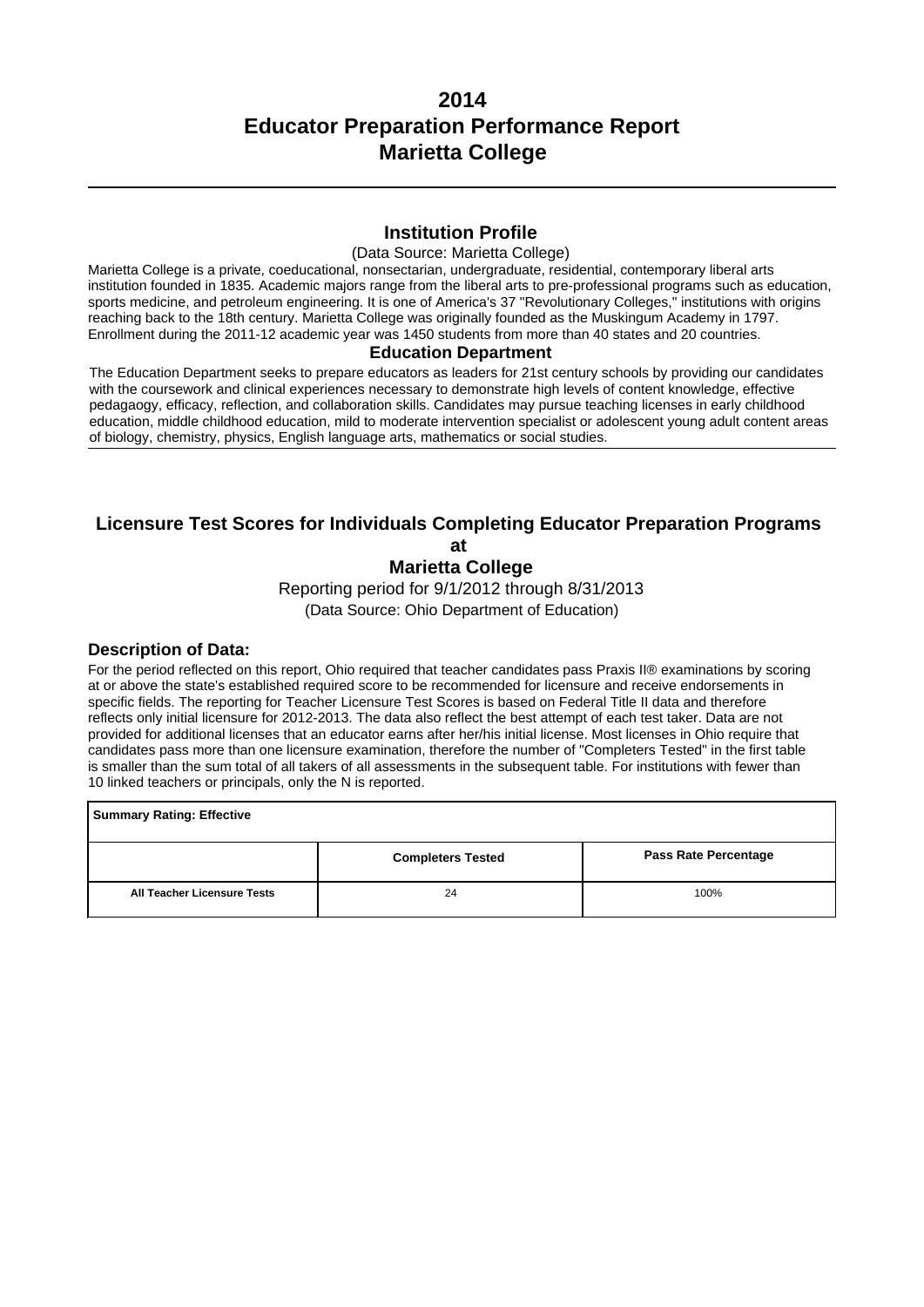## **Licensure Test Scores for Individuals Completing Principal Preparation Programs at**

Reporting Period from Sept 1, 2013 to Aug 31, 2014 (Data Source: )

### **Description of Data:**

For the period reflected on this report, Ohio required that principal candidates pass the Ohio Assessment for Educators (015 Educational Leadership) by scoring at or above the state's established required score to be recommended for licensure. The scores are self-reported by each institution for 2013-2014.

|                                 | <b>Completers Tested</b> | <b>Pass Rate Percentage</b> |
|---------------------------------|--------------------------|-----------------------------|
| <b>Principal Licensure Data</b> | <b>NA</b>                | <b>NA</b>                   |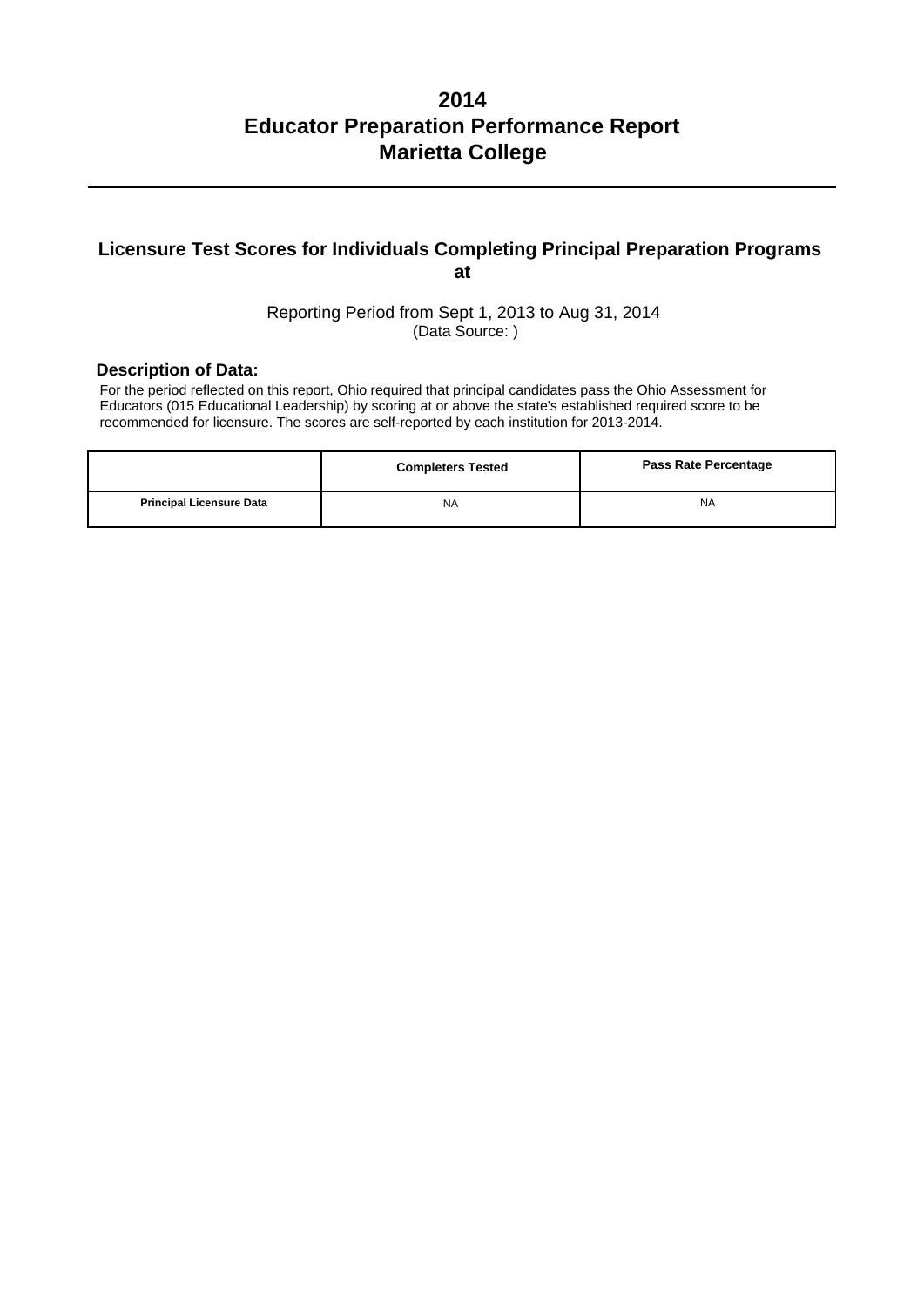# **Value-Added Data for Individuals Completing Educator Preparation Programs at Marietta College**

Reporting Period from Sept 1, 2013 to Aug 31, 2014

#### **Description of Data:**

Ohio's value-added data system provides educators a more complete picture of student growth. As a vital component of Ohio's accountability system, districts and educators have access to an extensive array of diagnostic data through the Education Value-Added Assessment System (EVAAS). From a state perspective, value-added data provide insights into student performance. For example, schools that do not appear to be achieving at high levels as traditionally measured can demonstrate through value-added data that many of their students are achieving significant progress. It is important to recognize these gains, as schools work to support students who have chronically struggled to perform. Student growth measures also provide students and parents with evidence of the impact of their efforts.

Limitations of the Value-Added Data:

1. The information in the report is for those individuals receiving their licenses with effective years of, 2010, 2011, 2012, and 2013.

2. The value-added data in this report are those reported by Ohio's Education Value-Added Assessment System (EVAAS) based on reading and mathematics achievement tests in grades 4-8.

|                                   | <b>Teachers with Effective</b><br>Licensure Dates 2010, 2011,<br>2012, 2013 |                       | <b>Associated Value-Added Classifications</b> |                     |                        |                        |
|-----------------------------------|-----------------------------------------------------------------------------|-----------------------|-----------------------------------------------|---------------------|------------------------|------------------------|
| <b>Employed</b><br>as<br>Teachers | Teachers with<br>Value-Added<br>Data                                        | <b>Most Effective</b> | <b>Above Average</b>                          | Average             | Approaching<br>Average | <b>Least Effective</b> |
| 34                                | 12                                                                          | $N = 3$<br>$% = 25$   | $N = 0$<br>$% = 0$                            | $N = 5$<br>$% = 42$ | $N = 0$<br>$% = 0$     | $N = 4$<br>$% = 33$    |

#### **Value-Added Data for Marietta College-Prepared Teachers**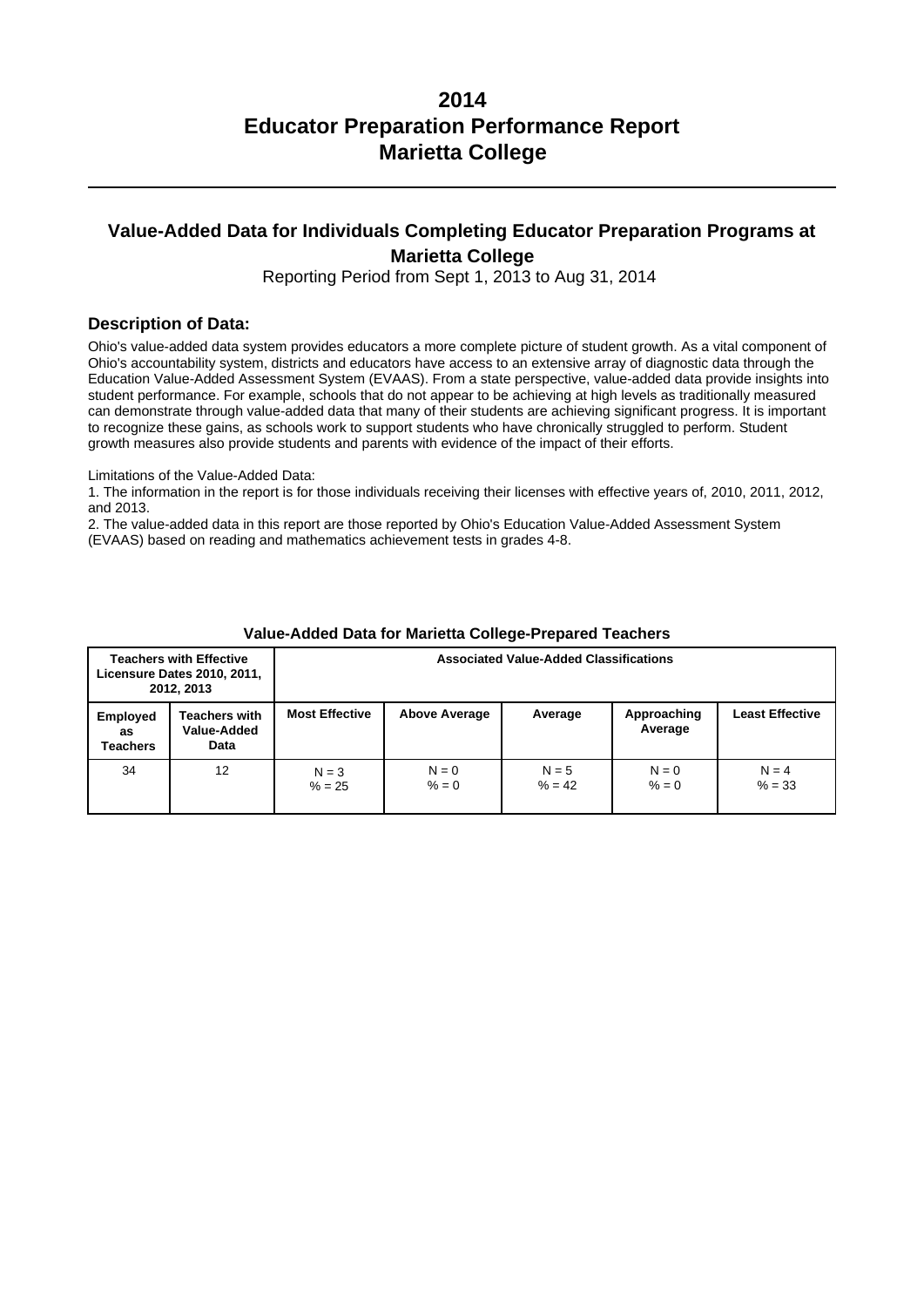| <b>Characteristic</b>                                                                   |                          |                      |                            |                           |                           |                     |                     |                                             |  |
|-----------------------------------------------------------------------------------------|--------------------------|----------------------|----------------------------|---------------------------|---------------------------|---------------------|---------------------|---------------------------------------------|--|
|                                                                                         | <b>Elementary School</b> | <b>Middle School</b> |                            | <b>Junior High School</b> |                           |                     | <b>High School</b>  | <b>Ungraded</b>                             |  |
| <b>Teachers Serving</b><br>by School Level                                              | $N = 5$<br>$% = 42$      | $N = 5$<br>$% = 42$  |                            | $N = 1$<br>$% = 8$        |                           |                     | $N = 1$<br>$% = 8$  | $N = 0$<br>$% = 0$                          |  |
|                                                                                         |                          |                      |                            |                           |                           |                     |                     |                                             |  |
|                                                                                         | <b>Community School</b>  |                      | <b>Public School</b>       | <b>STEM School</b>        |                           |                     |                     | <b>Educational Service</b><br><b>Center</b> |  |
| <b>Teachers Serving</b><br>by School Type                                               | $N = 1$<br>$% = 8$       |                      | $N = 11$<br>$% = 92$       |                           | $N = 0$<br>$% = 0$        |                     |                     | $N = 0$<br>$% = 0$                          |  |
|                                                                                         |                          |                      |                            |                           |                           |                     |                     |                                             |  |
|                                                                                         | A                        | в                    | C                          |                           | D                         |                     |                     | <b>NR</b>                                   |  |
| <b>Teachers Serving</b><br>by Overall Letter<br><b>Grade of Building</b><br>Value-Added | $N = 4$<br>$% = 33$      | $N = 1$<br>$% = 8$   | $N = 1$<br>$% = 8$         |                           | $N = 0$<br>$% = 0$        | $N = 6$<br>$% = 50$ |                     | $N = 0$<br>$% = 0$                          |  |
|                                                                                         |                          |                      |                            |                           |                           |                     |                     |                                             |  |
|                                                                                         | <b>High Minority</b>     |                      |                            | <b>Middle Minority</b>    |                           |                     | <b>Low Minority</b> |                                             |  |
| <b>Teachers Serving</b><br>by Minority<br><b>Enrollment by</b><br><b>Tertiles</b>       | $N = 4$<br>$% = 33$      |                      |                            |                           | $N = 7$<br>$% = 58$       |                     |                     | $N = 1$<br>$% = 8$                          |  |
|                                                                                         |                          |                      |                            |                           |                           |                     |                     |                                             |  |
|                                                                                         | <b>High Poverty</b>      |                      | <b>Medium-High Poverty</b> |                           | <b>Medium-Low Poverty</b> |                     |                     | <b>Low Poverty</b>                          |  |
| <b>Teachers Serving</b><br>by Poverty Level<br>by Quartiles                             | $N = 2$<br>$% = 17$      |                      | $N = 2$<br>$% = 17$        |                           | $N = 2$<br>$% = 17$       |                     |                     | $N = 6$<br>$% = 50$                         |  |

**Demographic Information for Schools where Marietta College-Prepared Teachers with Value-Added Data Serve**

**\* Due to the preliminary nature of the data and staffing at ESC/district level, certain demographic variables have not been reported for some schools.**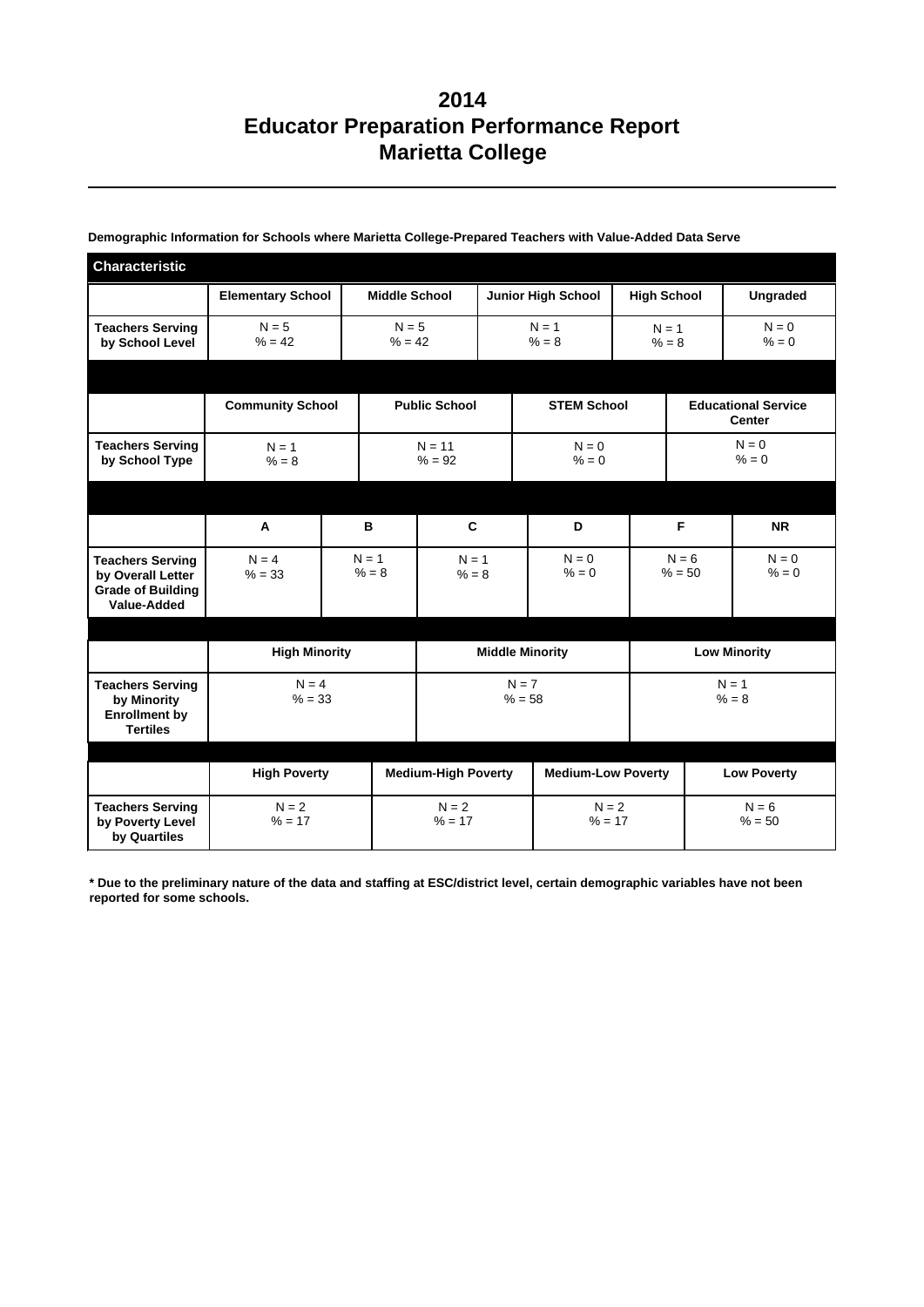| <b>Principals with Effective Licensure Dates</b><br>2010, 2011, 2012, 2013 |                                                    |                    |                    | Principals Serving by Letter Grade of Overall Building Value-Added |                    |                    |                    |
|----------------------------------------------------------------------------|----------------------------------------------------|--------------------|--------------------|--------------------------------------------------------------------|--------------------|--------------------|--------------------|
| <b>Employed as</b><br><b>Principals</b>                                    | <b>Principals with Value-</b><br><b>Added Data</b> | A                  | в                  | C                                                                  | D                  |                    | <b>NR</b>          |
| 0                                                                          |                                                    | $N = 0$<br>$% = 0$ | $N = 0$<br>$% = 0$ | $N = 0$<br>$% = 0$                                                 | $N = 0$<br>$% = 0$ | $N = 0$<br>$% = 0$ | $N = 0$<br>$% = 0$ |

## **Value-Added Data for Marietta College-Prepared Principals**

#### **Demographic Information for Schools where Marietta College-Prepared Principals with Value-Added Data Serve**

| <b>Characteristic</b>                                                                             |                          |                      |                      |                            |                                          |  |                                             |                           |                     |
|---------------------------------------------------------------------------------------------------|--------------------------|----------------------|----------------------|----------------------------|------------------------------------------|--|---------------------------------------------|---------------------------|---------------------|
|                                                                                                   | <b>Elementary School</b> |                      | <b>Middle School</b> |                            |                                          |  | <b>Junior High School</b>                   | <b>High School</b>        | <b>Ungraded</b>     |
| <b>Principals Serving</b><br>by School Level                                                      | $N = 0$<br>$% = 0$       |                      | $N = 0$<br>$% = 0$   |                            | $N = 0$<br>$N = 0$<br>$% = 0$<br>$% = 0$ |  | $N = 0$<br>$% = 0$                          |                           |                     |
|                                                                                                   | <b>Community School</b>  |                      | <b>Public School</b> |                            | <b>STEM School</b>                       |  | <b>Educational Service</b><br><b>Center</b> |                           |                     |
| <b>Principals</b><br>Serving by<br><b>School Type</b>                                             | $N = 0$<br>$% = 0$       |                      | $N = 0$<br>$% = 0$   |                            | $N = 0$<br>$% = 0$                       |  | $N = 0$<br>$% = 0$                          |                           |                     |
|                                                                                                   |                          |                      |                      |                            |                                          |  |                                             |                           |                     |
|                                                                                                   | A                        |                      | B                    |                            | C                                        |  | D                                           | F                         | <b>NR</b>           |
| <b>Principals Serving</b><br>by Overall Letter<br><b>Grade of School</b>                          |                          |                      |                      |                            |                                          |  | <b>NOT AVAILABLE UNTIL 2015</b>             |                           |                     |
|                                                                                                   |                          |                      |                      |                            |                                          |  |                                             |                           |                     |
|                                                                                                   |                          | <b>High Minority</b> |                      |                            | <b>Middle Minority</b>                   |  |                                             |                           | <b>Low Minority</b> |
| <b>Principals Serving by</b><br><b>School Minority</b><br><b>Enrollment by</b><br><b>Tertiles</b> |                          | $N = 0$<br>$% = 0$   |                      | $N = 0$<br>$% = 0$         |                                          |  |                                             | $N = 0$<br>$% = 0$        |                     |
|                                                                                                   |                          |                      |                      |                            |                                          |  |                                             |                           |                     |
|                                                                                                   | <b>High Poverty</b>      |                      |                      | <b>Medium-High Poverty</b> |                                          |  |                                             | <b>Medium-Low Poverty</b> | <b>Low Poverty</b>  |
| <b>Principals Serving by</b><br><b>School Poverty Level</b><br>by Quartiles                       | $N = 0$<br>$% = 0$       |                      | $N = 0$<br>$% = 0$   |                            | $N = 0$<br>$% = 0$                       |  | $N = 0$<br>$% = 0$                          |                           |                     |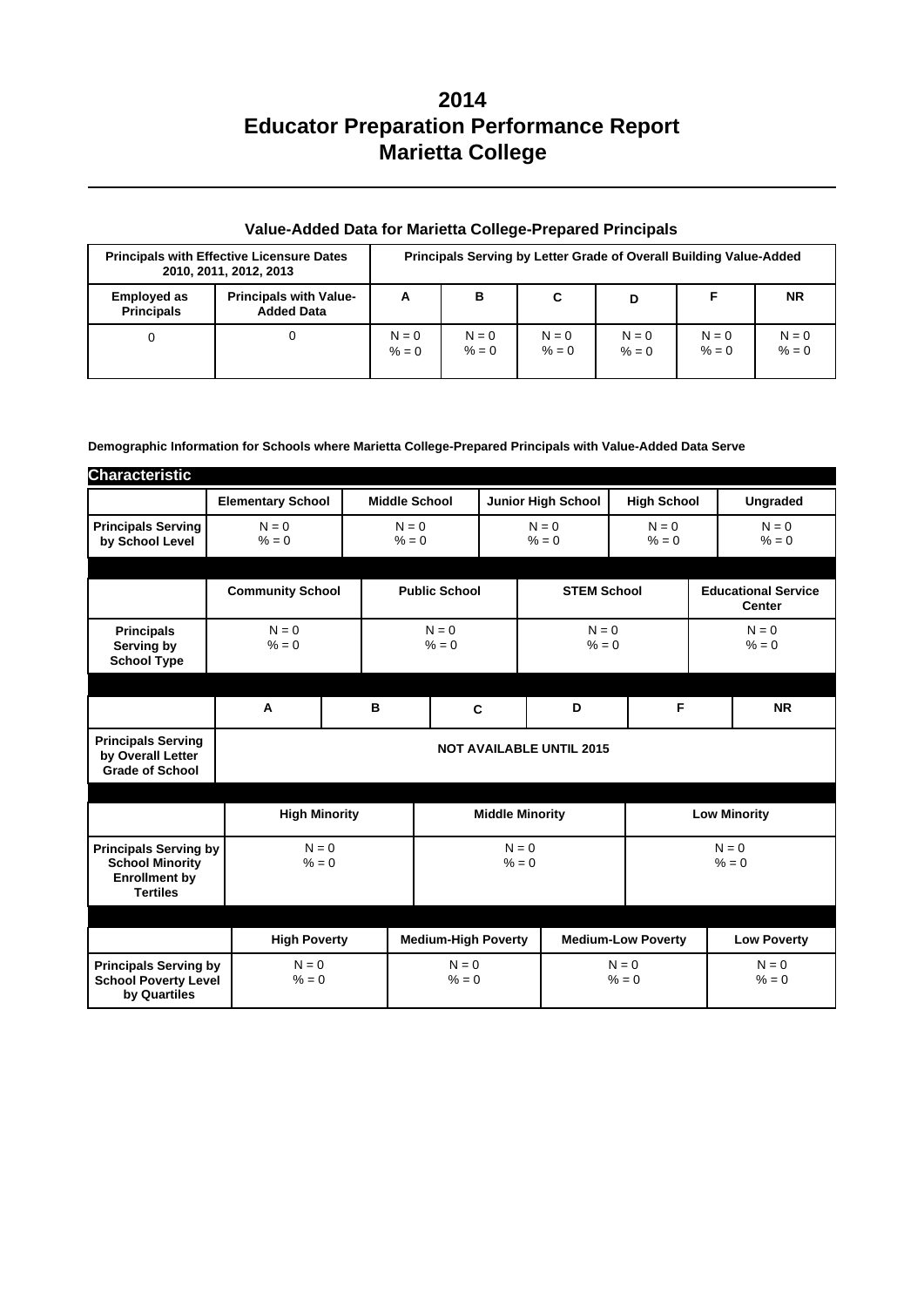## **Marietta College Candidate Academic Measures**

Reporting Period from Sept 1, 2013 to Aug 31, 2014 (Data Source: Marietta College)

#### **Description of Data:**

Educator preparation programs (EPPs) reported academic measures for students completing their teacher and principal preparation programs. Academic measures reported include assessment results for the ACT®, SAT®, Praxis I®, GRE®, and MAT®, as well as high school, undergraduate, graduate, transfer grade point average, and program admission (GPA). The Ohio Board of Regents calculated statewide weighted mean values based on the EPP-reported data. For institutions with fewer than 10 linked teachers or principals, only the N is reported. Academic measures which do not apply to a specific unit or program are represented by NA.

|                                            |                                 | <b>Candidates Admitted</b>            |                                                     |                                  | <b>Candidates Enrolled</b>                           | <b>Candidates Completing</b>              |                                                             |
|--------------------------------------------|---------------------------------|---------------------------------------|-----------------------------------------------------|----------------------------------|------------------------------------------------------|-------------------------------------------|-------------------------------------------------------------|
| <b>Criterion</b>                           | <b>Required</b><br><b>Score</b> | <b>Number of</b><br><b>Admissions</b> | Average<br><b>Score of All</b><br><b>Admissions</b> | <b>Number</b><br><b>Enrolled</b> | Average<br><b>Score of All</b><br><b>Enrollments</b> | Number of<br>Program<br><b>Completers</b> | Average<br><b>Score All</b><br>Program<br><b>Completers</b> |
|                                            |                                 |                                       | U=Undergraduate PB=Post-Baccalaureate G=Graduate    |                                  |                                                      |                                           |                                                             |
|                                            | U/PB/G                          | U/PB/G                                | U/PB/G                                              | U/PB/G                           | U/PB/G                                               | U/PB/G                                    | U/PB/G                                                      |
| <b>ACT Composite Score</b>                 | 23 / NA / NA                    | 32 / NA / NA                          | 24.3 / NA / NA                                      | 64 / NA / NA                     | 23.9 / NA / NA                                       | 29 / NA / NA                              | 23.88 / NA / NA                                             |
| <b>ACT English Subscore</b>                | 22 / NA / NA                    | 32 / NA / NA                          | 24.5 / NA / NA                                      | 64 / NA / NA                     | 24.2 / NA / NA                                       | 29 / NA / NA                              | 24.2 / NA / NA                                              |
| <b>ACT Math Subscore</b>                   | 22 / NA / NA                    | 32 / NA / NA                          | 23.9 / NA / NA                                      | 64 / NA / NA                     | 23.4 / NA / NA                                       | 29 / NA / NA                              | 23.1 / NA / NA                                              |
| <b>ACT Reading Subscore</b>                | 22 / NA / NA                    | 32 / NA / NA                          | 25.3 / NA / NA                                      | 64 / NA / NA                     | 25.3 / NA / NA                                       | 29 / NA / NA                              | 25.6 / NA / NA                                              |
| <b>GPA - Graduate</b>                      | NA / NA / NA                    | NA / NA / NA                          | NA / NA / NA                                        | NA/NA/NA                         | NA / NA / NA                                         | NA / NA / NA                              | NA / NA / NA                                                |
| <b>GPA - High School</b>                   | NA / NA / NA                    | NA / NA / NA                          | NA / NA / NA                                        | NA / NA / NA                     | NA / NA / NA                                         | NA / NA / NA                              | NA / NA / NA                                                |
| <b>GPA - Transfer</b>                      | NA / NA / NA                    | NA / NA / NA                          | NA / NA / NA                                        | NA / NA / NA                     | NA / NA / NA                                         | NA / NA / NA                              | NA / NA / NA                                                |
| GPA - Undergraduate                        | 2.75 / NA / NA                  | 32 / NA / NA                          | 3.39 / NA / NA                                      | 64 / NA / NA                     | 3.35 / NA / NA                                       | 29 / NA / NA                              | 3.39 / NA / NA                                              |
| <b>GRE Composite Score</b>                 | NA / NA / NA                    | NA / NA / NA                          | NA / NA / NA                                        | NA / NA / NA                     | NA / NA / NA                                         | NA / NA / NA                              | NA / NA / NA                                                |
| <b>GRE Quantitative</b><br><b>Subscore</b> | NA / NA / NA                    | NA / NA / NA                          | NA / NA / NA                                        | NA / NA / NA                     | NA / NA / NA                                         | NA / NA / NA                              | NA / NA / NA                                                |
| <b>GRE Verbal Subscore</b>                 | NA / NA / NA                    | NA / NA / NA                          | NA / NA / NA                                        | NA/NA/NA                         | NA / NA / NA                                         | NA / NA / NA                              | NA / NA / NA                                                |

#### **Teacher Preparation Programs**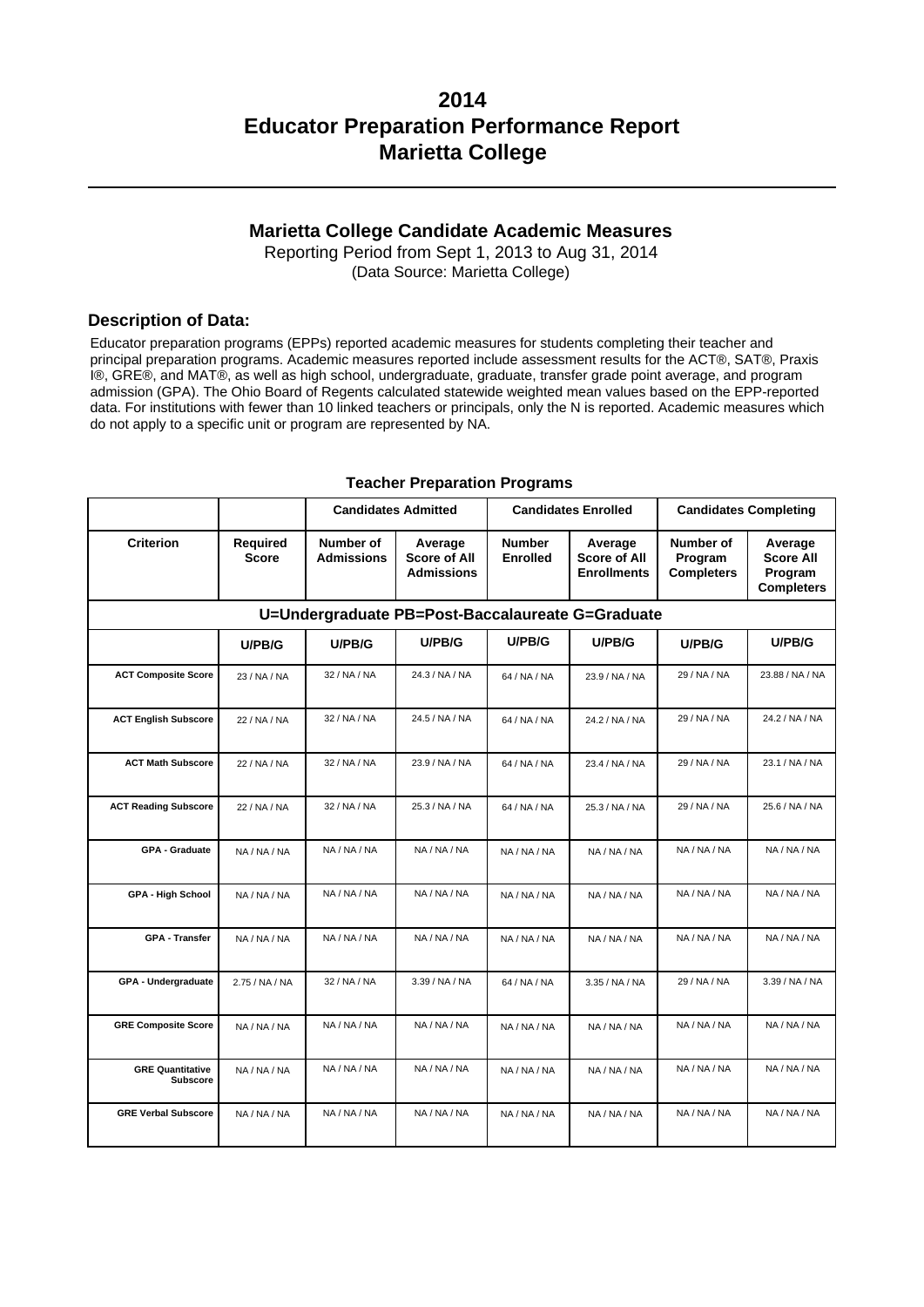|                                                  |                                        |                                                                                       | <b>Candidates Admitted</b> |                                  | <b>Candidates Enrolled</b>                           | <b>Candidates Completing</b>              |                                                             |  |  |  |
|--------------------------------------------------|----------------------------------------|---------------------------------------------------------------------------------------|----------------------------|----------------------------------|------------------------------------------------------|-------------------------------------------|-------------------------------------------------------------|--|--|--|
| <b>Criterion</b>                                 | <b>Required</b><br><b>Score</b>        | Number of<br>Average<br><b>Admissions</b><br><b>Score of All</b><br><b>Admissions</b> |                            | <b>Number</b><br><b>Enrolled</b> | Average<br><b>Score of All</b><br><b>Enrollments</b> | Number of<br>Program<br><b>Completers</b> | Average<br><b>Score All</b><br>Program<br><b>Completers</b> |  |  |  |
| U=Undergraduate PB=Post-Baccalaureate G=Graduate |                                        |                                                                                       |                            |                                  |                                                      |                                           |                                                             |  |  |  |
|                                                  | U/PB/G                                 | U/PB/G                                                                                | U/PB/G                     | U/PB/G                           | U/PB/G                                               | U/PB/G                                    | U/PB/G                                                      |  |  |  |
| <b>GRE Writing Subscore</b>                      | NA / NA / NA                           | NA / NA / NA                                                                          | NA / NA / NA               | NA / NA / NA                     | NA / NA / NA                                         | NA / NA / NA                              | NA / NA / NA                                                |  |  |  |
| <b>MAT</b>                                       | NA / NA / NA                           | NA / NA / NA                                                                          | NA / NA / NA               | NA/NA/NA                         | NA / NA / NA                                         | NA / NA / NA                              | NA / NA / NA                                                |  |  |  |
| <b>Praxis CORE Math</b>                          | NA / NA / NA                           | NA / NA / NA                                                                          | NA / NA / NA               | NA / NA / NA                     | NA / NA / NA                                         | NA / NA / NA                              | NA / NA / NA                                                |  |  |  |
| <b>Praxis CORE Reading</b>                       | NA / NA / NA                           | NA / NA / NA                                                                          | NA / NA / NA               | NA / NA / NA                     | NA / NA / NA                                         | NA / NA / NA                              | NA / NA / NA                                                |  |  |  |
| <b>Praxis CORE Writing</b>                       | NA / NA / NA                           | NA / NA / NA                                                                          | NA / NA / NA               | NA / NA / NA                     | NA / NA / NA                                         | NA / NA / NA                              | NA / NA / NA                                                |  |  |  |
| Praxis I Math                                    | 174 / NA / NA                          | 32 / NA / NA                                                                          | 178.3 / NA / NA            | 64 / NA / NA                     | 176.6 / NA / NA                                      | 29 / NA / NA                              | 179 / NA / NA                                               |  |  |  |
| <b>Praxis I Reading</b>                          | 175 / NA / NA                          | 32 / NA / NA                                                                          | 178.5 / NA / NA            | 64 / NA / NA                     | 176.9 / NA / NA                                      | 29 / NA / NA                              | 179.4 / NA / NA                                             |  |  |  |
| <b>Praxis I Writing</b>                          | 173 / NA / NA                          | 32 / NA / NA                                                                          | 176.4 / NA / NA            | 64 / NA / NA                     | 173.3 / NA / NA                                      | 29 / NA / NA                              | 176.6 / NA / NA                                             |  |  |  |
| Praxis II                                        | NA / NA / NA                           | NA / NA / NA                                                                          | NA / NA / NA               | NA/NA/NA                         | NA / NA / NA                                         | NA / NA / NA                              | NA / NA / NA                                                |  |  |  |
| <b>SAT Composite Score</b>                       | 1070 / NA / NA                         | 32 / NA / NA                                                                          | 1244 / NA / NA             | 64 / NA / NA                     | 1246 / NA / NA                                       | 29 / NA / NA                              | 1194 / NA / NA                                              |  |  |  |
| <b>SAT Quantitative Subscore</b>                 | 520 / NA / NA                          | 32 / NA / NA                                                                          | 586 / NA / NA              | 64 / NA / NA                     | 558 / NA / NA                                        | 29 / NA / NA                              | 566 / NA / NA                                               |  |  |  |
| <b>SAT Verbal Subscore</b>                       | 450 / NA / NA                          | 32 / NA / NA                                                                          | 590 / NA / NA              | 64 / NA / NA                     | 566 / NA / NA                                        | 29 / NA / NA                              | 560 / NA / NA                                               |  |  |  |
| <b>SAT Writing Subscore</b>                      | NA / NA / NA                           | NA / NA / NA                                                                          | NA / NA / NA               | NA / NA / NA                     | NA / NA / NA                                         | NA / NA / NA                              | NA / NA / NA                                                |  |  |  |
| <b>Other Criteria</b>                            |                                        |                                                                                       | Undergraduate              |                                  | Post-Baccalaureate                                   | Graduate                                  |                                                             |  |  |  |
| <b>Dispositional Assessment</b>                  |                                        |                                                                                       | Υ                          |                                  | N                                                    | Ν                                         |                                                             |  |  |  |
|                                                  | <b>EMPATHY/Omaha Interview</b>         |                                                                                       | N                          |                                  | N                                                    | Ν                                         |                                                             |  |  |  |
|                                                  | Essay<br><b>High School Class Rank</b> |                                                                                       | Y<br>NA                    |                                  | N<br><b>NA</b>                                       | N<br><b>NA</b>                            |                                                             |  |  |  |
|                                                  | Interview                              |                                                                                       | N                          |                                  | Ν                                                    | N                                         |                                                             |  |  |  |
|                                                  | <b>Letter of Commitment</b>            |                                                                                       | Ν                          |                                  | Ν                                                    | Ν                                         |                                                             |  |  |  |
| Letter of Recommendation                         |                                        |                                                                                       | N                          |                                  | N                                                    | N                                         |                                                             |  |  |  |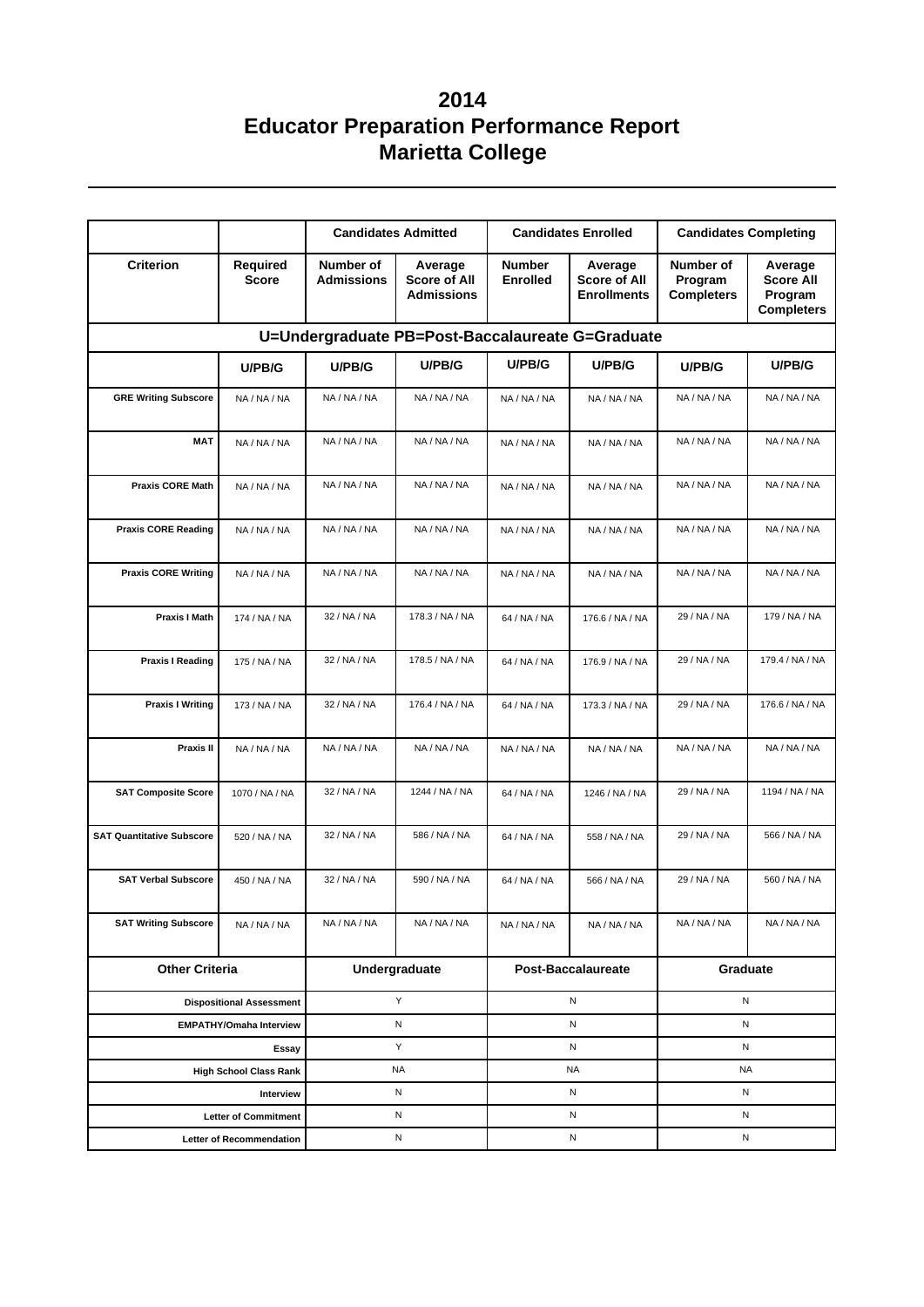| <b>Other Criteria</b>                   | Undergraduate | Post-Baccalaureate | Graduate |
|-----------------------------------------|---------------|--------------------|----------|
| <b>Myers-Briggs Type Indicator</b>      | <b>NA</b>     | N                  | N        |
| None of the Above                       | N             | N                  | N        |
| Portfolio                               | N             | N                  | N        |
| <b>Prerequisite Courses</b>             | N             | N                  | N        |
| <b>SRI Teacher Perceiver</b>            | <b>NA</b>     | <b>NA</b>          | N        |
| Superintendent Statement of Sponsorship | <b>NA</b>     | <b>NA</b>          | N        |
| <b>Teacher Insight</b>                  | N             | N                  | N        |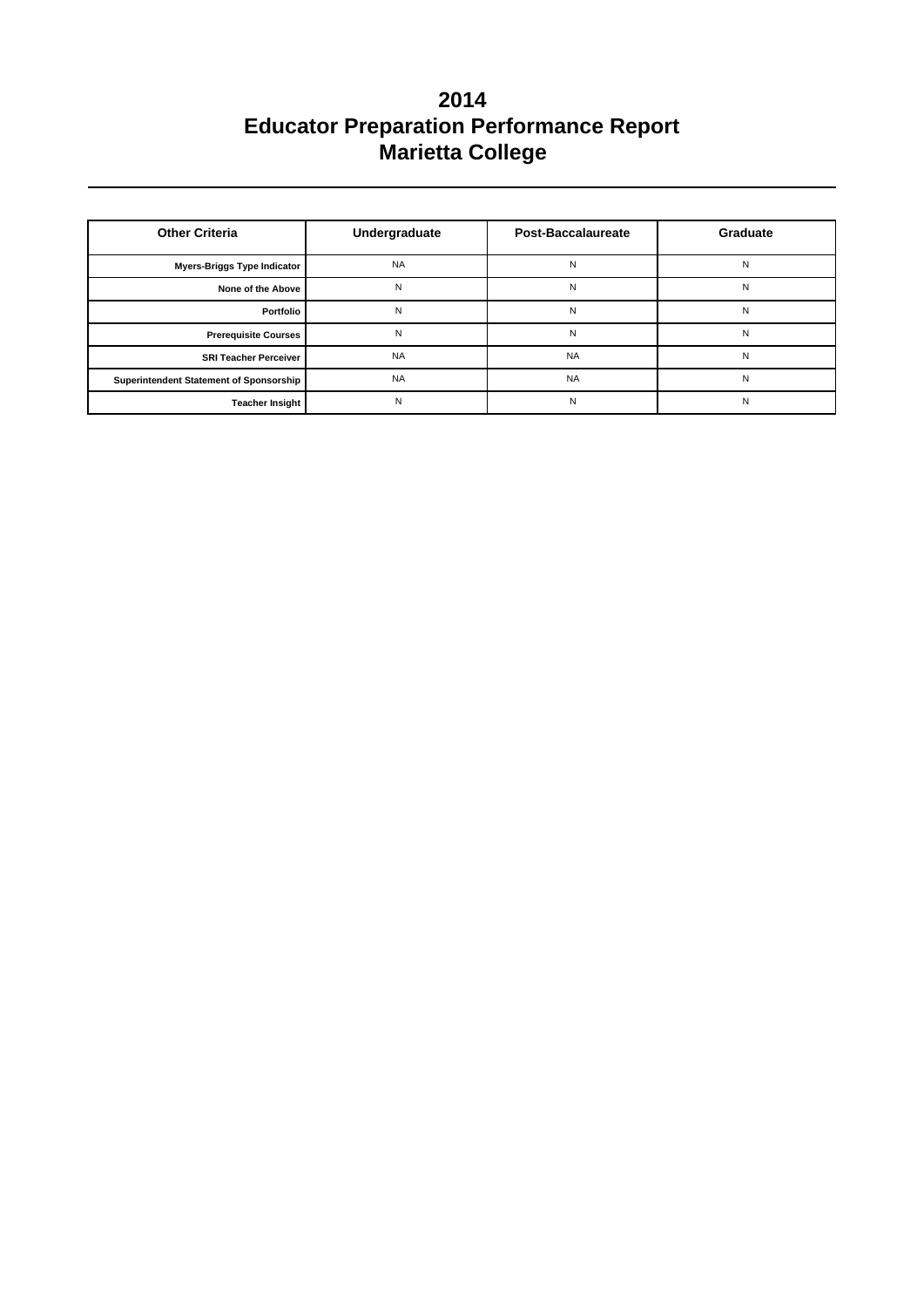## **Field and Clinical Experiences for Marietta College Candidates**

Reporting Period from Sept 1, 2013 to Aug 31, 2014

(Data Source: Marietta College)

#### **Description of Data:**

Ohio requires that teacher candidates complete field and clinical experiences in school settings as part of their preparation. These experiences include: 1) early and ongoing field-based opportunities for candidates to engage with K-12 students in Ohio classrooms prior to their formal student teaching; and 2) the culminating clinical experience commonly referred to as student teaching. Early field/clinical experiences are reported in hours. Student teaching is reported in weeks. Beyond the requisite statewide minimums, institutional requirements for candidates can vary by institution and by program. The information below is reported at the unit level.

| <b>Field/Clinical Experience Element</b>                                                                            | <b>Marietta College</b><br><b>Requirements</b> |
|---------------------------------------------------------------------------------------------------------------------|------------------------------------------------|
| Minimum number of field/clinical hours required of candidates in teacher preparation<br>programs at the institution | 150                                            |
| Maximum number of field/clinical hours required of candidates in teacher preparation<br>programs at the institution | 330                                            |
| Average number of weeks required to teach full-time within the student teaching<br>experience at the institution    | 14                                             |
| Percentage of teacher candidates who satisfactorily completed student teaching                                      | 100%                                           |

#### **Teacher Preparation Programs**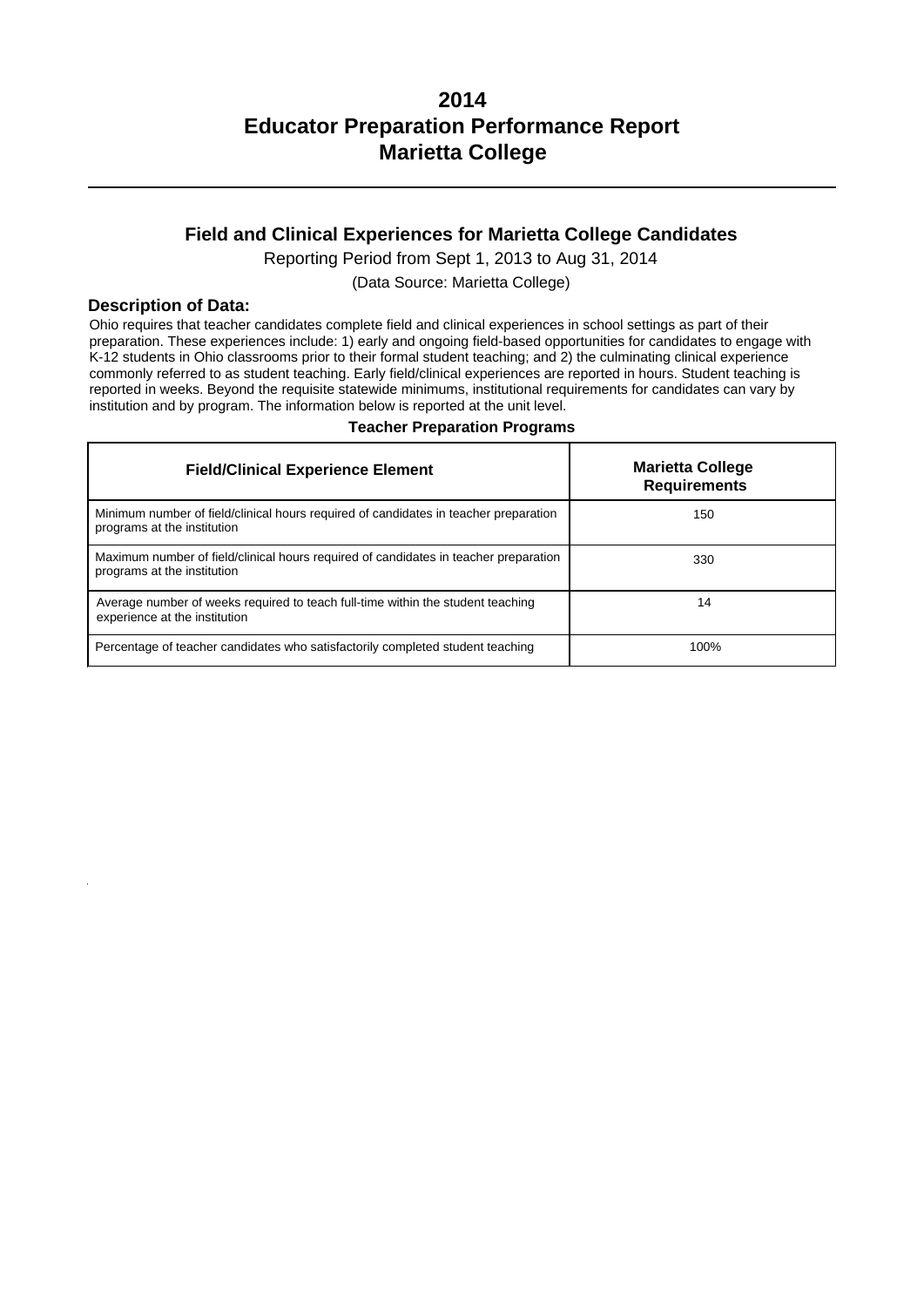## **Pre-Service Teacher Survey Results**

#### **Description of Data:**

To gather information on student satisfaction with the quality of preparation provided by their educator preparation programs, the Ohio Board of Regents and a committee of representatives from Ohio institutions of higher education collaborated to develop a survey of Ohio's Pre-Service Teachers as a special research project. Questions on the survey are aligned with the Ohio Standards for the Teaching Profession (OSTP), Ohio licensure requirements, and elements of national accreditation. The Ohio Board of Regents distributed the online survey to candidates completing their student teaching experiences and collected the data for the Reporting Period from Sept 1, 2013 to Aug 31, 2014. A total of 4206 respondents completed the survey statewide for a response rate of 70 percent.

#### **Marietta College Survey Response Rate = 90.48%**

#### **Total Survey Responses = 19**

| No.            | Question                                                                                                                                                                                                                 | <b>Institution Average</b><br>1=Strongly Disagree<br>2=Disagree 3=Agree<br>4=Strongly Agree | <b>State Average (Mean)</b><br>1=Strongly Disagree<br>2=Disagree 3=Agree<br>4=Strongly Agree |
|----------------|--------------------------------------------------------------------------------------------------------------------------------------------------------------------------------------------------------------------------|---------------------------------------------------------------------------------------------|----------------------------------------------------------------------------------------------|
| $\mathbf{1}$   | My teacher licensure program prepared me with knowledge of<br>research on how students learn.                                                                                                                            | 3.47                                                                                        | 3.49                                                                                         |
| $\overline{2}$ | My teacher licensure program prepared me to recognize<br>characteristics of gifted students, students with disabilities, and at-<br>risk students in order to plan and deliver appropriate instruction.                  | 3.47                                                                                        | 3.34                                                                                         |
| 3              | My teacher licensure program prepared me with high levels of<br>knowledge and the academic content I plan to teach.                                                                                                      | 3.42                                                                                        | 3.33                                                                                         |
| 4              | My teacher licensure program prepared me to identify instructional<br>strategies appropriate to my content area.                                                                                                         | 3.58                                                                                        | 3.46                                                                                         |
| 5              | My teacher licensure program prepared me to understand the<br>importance of linking interdisciplinary experiences.                                                                                                       | 3.53                                                                                        | 3.41                                                                                         |
| 6              | My teacher licensure program prepared me to align instructional<br>goals and activities with Ohio's academic content standards,<br>including the Common Core State Standards.                                            | 3.47                                                                                        | 3.57                                                                                         |
| $\overline{7}$ | My teacher licensure program prepared me to use assessment<br>data to inform instruction.                                                                                                                                | 3.37                                                                                        | 3.43                                                                                         |
| 8              | My teacher licensure program prepared me to clearly communicate<br>learning goals to students.                                                                                                                           | 3.47                                                                                        | 3.46                                                                                         |
| 9              | My teacher licensure program prepared me to apply knowledge of<br>how students learn, to inform instruction.                                                                                                             | 3.53                                                                                        | 3.51                                                                                         |
| 10             | My teacher licensure program prepared me to differentiate<br>instruction to support the learning needs of all students, including<br>students identified as gifted, students with disabilities, and at-risk<br>students. | 3.32                                                                                        | 3.43                                                                                         |
| 11             | My teacher licensure program prepared me to identify strategies to<br>increase student motivation and interest in topics of study.                                                                                       | 3.16                                                                                        | 3.32                                                                                         |
| 12             | My teacher licensure program prepared me to create learning<br>situations in which students work independently, collaboratively,<br>and/or a whole class.                                                                | 3.68                                                                                        | 3.50                                                                                         |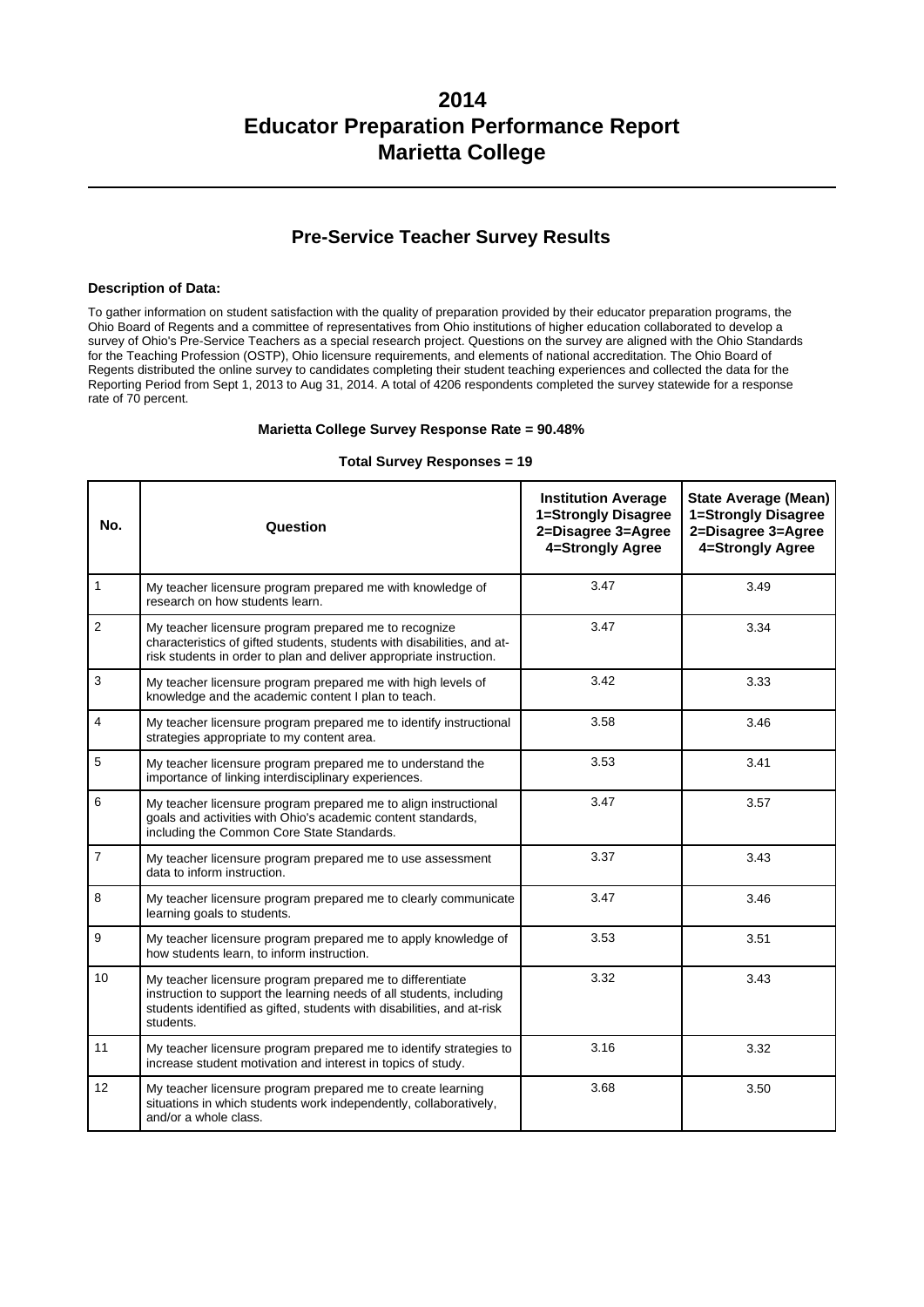| No. | Question                                                                                                                                                                     | <b>Institution Average</b><br>1=Strongly Disagree<br>2=Disagree 3=Agree<br>4=Strongly Agree | <b>State Average (Mean)</b><br>1=Strongly Disagree<br>2=Disagree 3=Agree<br>4=Strongly Agree |
|-----|------------------------------------------------------------------------------------------------------------------------------------------------------------------------------|---------------------------------------------------------------------------------------------|----------------------------------------------------------------------------------------------|
| 13  | My teacher licensure program prepared me to use strategies for<br>effective classroom management.                                                                            | 3.53                                                                                        | 3.28                                                                                         |
| 14  | My teacher licensure program prepared me to communicate clearly<br>and effectively.                                                                                          | 3.63                                                                                        | 3.48                                                                                         |
| 15  | My teacher licensure program prepared me to understand the<br>importance of communication with families and caregivers.                                                      | 3.53                                                                                        | 3.45                                                                                         |
| 16  | My teacher licensure program prepared me to understand, uphold,<br>and follow professional ethics, policies, and legal codes of<br>professional conduct.                     | 3.58                                                                                        | 3.59                                                                                         |
| 17  | My teacher licensure program prepared me to use a variety of<br>diagnostic, formative, and summative assessments.                                                            | 3.63                                                                                        | 3.45                                                                                         |
| 18  | My teacher licensure program prepared me to communicate high<br>expectations for all students.                                                                               | 3.63                                                                                        | 3.56                                                                                         |
| 19  | My teacher licensure program prepared me to understand<br>students, diverse cultures, language skills, and experiences.                                                      | 3.32                                                                                        | 3.40                                                                                         |
| 20  | My teacher licensure program prepared me to treat all students<br>fairly and establish an environment that is respectful, supportive,<br>and caring.                         | 3.58                                                                                        | 3.64                                                                                         |
| 21  | My teacher licensure program prepared me to use technology to<br>enhance teaching and student learning.                                                                      | 3.32                                                                                        | 3.30                                                                                         |
| 22  | My teacher licensure program prepared me to collaborate with<br>colleagues and members of the community when and where<br>appropriate.                                       | 3.47                                                                                        | 3.41                                                                                         |
| 23  | My teacher licensure program collected evidence of my<br>performance on multiple measures to monitor my progress.                                                            | 3.47                                                                                        | 3.41                                                                                         |
| 24  | My teacher licensure program provided me with knowledge of the<br>Ohio Licensure Program standards for my discipline (e.g. NAEYC,<br>CEC, NCTM).                             | 2.95                                                                                        | 3.08                                                                                         |
| 25  | My teacher licensure program provided me with knowledge of the<br>operation of Ohio schools as delineated in the Ohio Department of<br>Education School Operating Standards. | 2.68                                                                                        | 2.93                                                                                         |
| 26  | My teacher licensure program provided me with knowledge of the<br>requirements for the Ohio Resident Educator Program.                                                       | 2.58                                                                                        | 2.85                                                                                         |
| 27  | My teacher licensure program provided me with knowledge of the<br>Ohio Standards for the Teaching Profession.                                                                | 3.00                                                                                        | 3.18                                                                                         |
| 28  | My teacher licensure program provided me with knowledge of the<br>Ohio Standards for Professional Development.                                                               | 2.95                                                                                        | 3.06                                                                                         |
| 29  | My teacher licensure program provided me with knowledge of the<br>Ohio Academic Content Standards, including the Common Core<br>State Standards.                             | 3.53                                                                                        | 3.49                                                                                         |
| 30  | My teacher licensure program provided me with knowledge of the<br>Value-added Growth Measure as defined by the Ohio State Board<br>of Education.                             | 3.00                                                                                        | 2.91                                                                                         |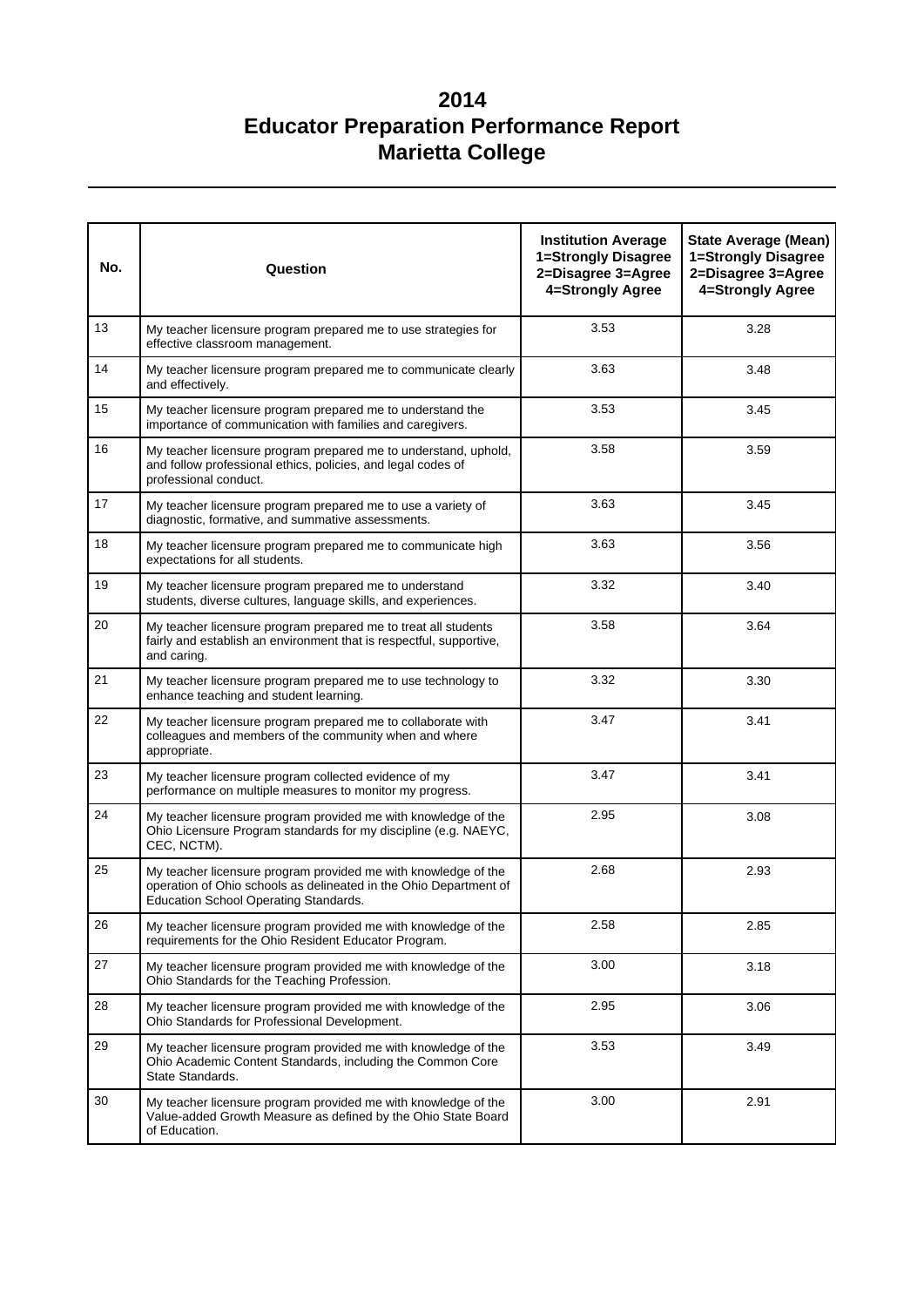| No. | Question                                                                                                                                                               | <b>Institution Average</b><br>1=Strongly Disagree<br>2=Disagree 3=Agree<br>4=Strongly Agree | <b>State Average (Mean)</b><br>1=Strongly Disagree<br>2=Disagree 3=Agree<br>4=Strongly Agree |
|-----|------------------------------------------------------------------------------------------------------------------------------------------------------------------------|---------------------------------------------------------------------------------------------|----------------------------------------------------------------------------------------------|
| 31  | My teacher licensure program provided field experiences that<br>supported my development as an effective educator focused on<br>student learning.                      | 3.68                                                                                        | 3.58                                                                                         |
| 32  | My teacher licensure program provided field experiences in a<br>variety of settings (urban, suburban, and rural).                                                      | 2.74                                                                                        | 3.33                                                                                         |
| 33  | My teacher licensure program provided student teaching<br>experience(s) that supported my development as an effective<br>educator focused on student learning.         | 3.63                                                                                        | 3.60                                                                                         |
| 34  | My teacher licensure program provided cooperating teachers who<br>supported me through observation and conferences (face-to-face<br>or via electronic media).          | 3.37                                                                                        | 3.59                                                                                         |
| 35  | My teacher licensure program provided university supervisors who<br>supported me through observation and conferences (face-to-face<br>or via electronic media).        | 3.47                                                                                        | 3.55                                                                                         |
| 36  | My teacher licensure program provided opportunities to work with<br>diverse students (including gifted students, students with<br>disabilities, and at-risk students). | 3.26                                                                                        | 3.43                                                                                         |
| 37  | My teacher licensure program provided opportunities to understand<br>students' diverse cultures, languages, and experiences.                                           | 3.11                                                                                        | 3.40                                                                                         |
| 38  | My teacher licensure program provided opportunities to work with<br>diverse teachers.                                                                                  | 2.84                                                                                        | 3.23                                                                                         |
| 39  | My teacher licensure program provided opportunities to interact<br>with diverse faculty.                                                                               | 2.79                                                                                        | 3.24                                                                                         |
| 40  | My teacher licensure program provided opportunities to work and<br>study with diverse peers.                                                                           | 2.95                                                                                        | 3.26                                                                                         |
| 41  | Overall, the faculty in my teacher licensure program demonstrated<br>in-depth knowledge of their field.                                                                | 3.58                                                                                        | 3.56                                                                                         |
| 42  | Overall, the faculty in my teacher licensure program used effective<br>teaching methods that helped promote learning.                                                  | 3.47                                                                                        | 3.42                                                                                         |
| 43  | Overall, the faculty in my teacher licensure program modeled<br>respect for diverse populations.                                                                       | 3.47                                                                                        | 3.53                                                                                         |
| 44  | Overall, the faculty in my teacher licensure program integrated<br>diversity-related subject matter within coursework.                                                 | 3.32                                                                                        | 3.42                                                                                         |
| 45  | Overall, the faculty in my teacher licensure program used<br>technology to facilitate teaching and learning.                                                           | 3.37                                                                                        | 3.40                                                                                         |
| 46  | Overall, the faculty in my teacher licensure program conducted<br>themselves in a professional manner.                                                                 | 3.42                                                                                        | 3.59                                                                                         |
| 47  | My teacher licensure program provided clearly articulated policies<br>published to facilitate progression to program completion.                                       | 3.37                                                                                        | 3.31                                                                                         |
| 48  | My teacher licensure program provided opportunities to voice<br>concerns about the program.                                                                            | 2.89                                                                                        | 3.12                                                                                         |
| 49  | My teacher licensure program provided advising to facilitate                                                                                                           | 3.37                                                                                        | 3.31                                                                                         |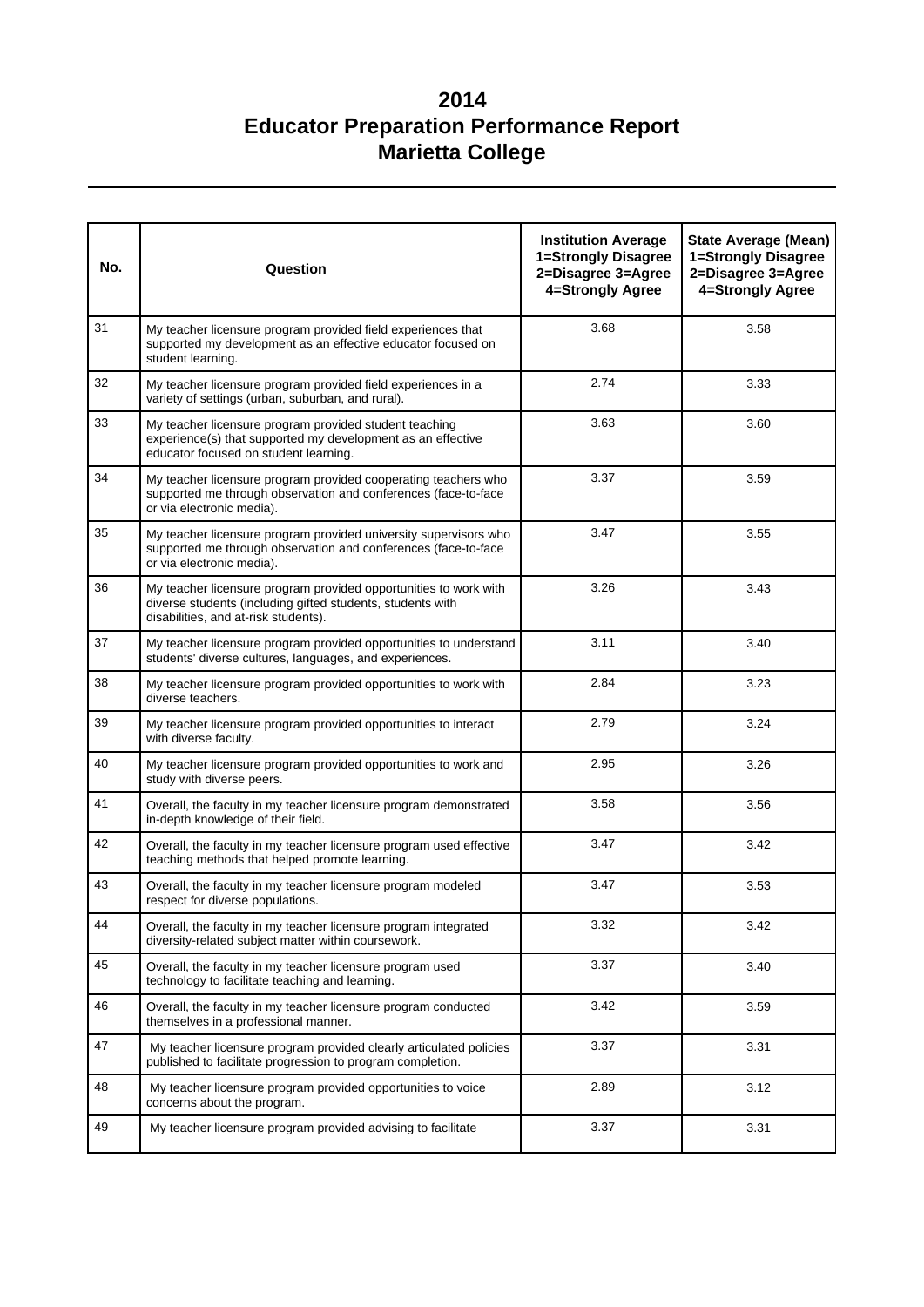| No. | Question                           | <b>Institution Average</b><br>1=Strongly Disagree<br>2=Disagree 3=Agree<br>4=Strongly Agree | State Average (Mean)<br>1=Strongly Disagree<br>2=Disagree 3=Agree<br>4=Strongly Agree |
|-----|------------------------------------|---------------------------------------------------------------------------------------------|---------------------------------------------------------------------------------------|
|     | progression to program completion. |                                                                                             |                                                                                       |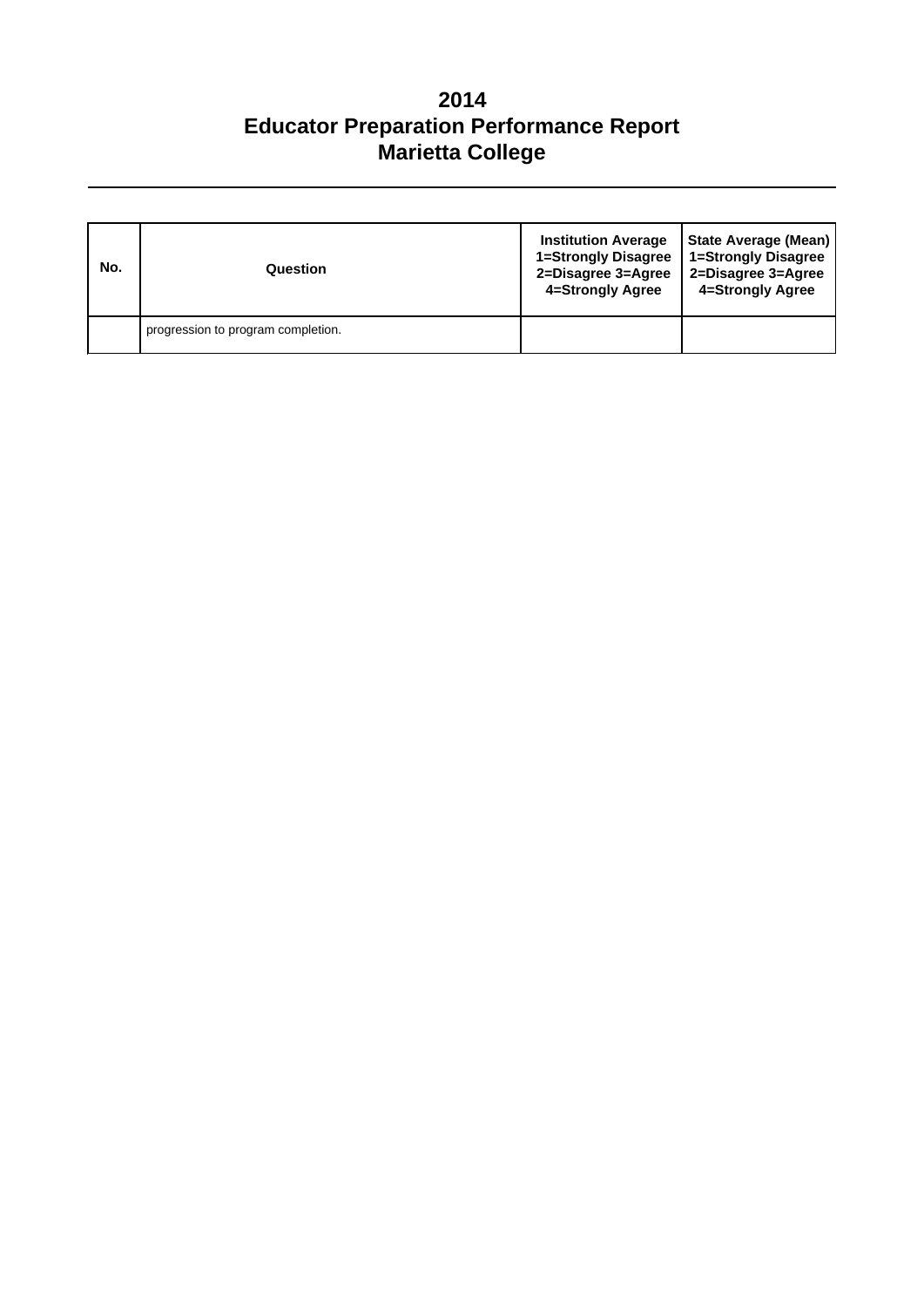## **Statewide Survey of OHIO Resident Educators' Reflections on their Educator Preparation Program**

### **Description of Data:**

To gather information on student satisfaction with the quality of preparation provided by their educator preparation programs, the Ohio Board of Regents and a committee of representatives from Ohio institutions of higher education collaborated to develop a survey of Ohio's Resident Educators as a special research project. Questions on the survey are aligned with the Ohio Standards for the Teaching Profession (OSTP), Ohio licensure requirements, and elements of national accreditation. A total of 434 respondents completed the survey statewide for a response rate of 16 Percent. The Ohio Board of Regents distributed the online survey to candidates completing their Resident Educator experiences and collected the data for the Reporting Period from Sept 1, 2013 to Aug 31, 2014.

| No.            | Question                                                                                                                                                                                                                 | <b>Institution Average</b><br>1=Strongly Disagree<br>2=Disagree 3=Agree<br>4=Strongly Agree | <b>State Average (Mean)</b><br>1=Strongly Disagree<br>2=Disagree 3=Agree<br>4=Strongly Agree |
|----------------|--------------------------------------------------------------------------------------------------------------------------------------------------------------------------------------------------------------------------|---------------------------------------------------------------------------------------------|----------------------------------------------------------------------------------------------|
| 1              | My teacher licensure program prepared me with knowledge of<br>research on how students learn.                                                                                                                            | N <sub>10</sub>                                                                             | 3.44                                                                                         |
| $\overline{c}$ | My teacher licensure program prepared me to recognize<br>characteristics of gifted students, students with disabilities, and at-<br>risk students in order to plan and deliver appropriate instruction.                  | N <sub>10</sub>                                                                             | 3.24                                                                                         |
| 3              | My teacher licensure program prepared me with high levels of<br>knowledge and the academic content I plan to teach.                                                                                                      | N <sub>10</sub>                                                                             | 3.30                                                                                         |
| 4              | My teacher licensure program prepared me to identify instructional<br>strategies appropriate to my content area.                                                                                                         | N <sub>10</sub>                                                                             | 3.40                                                                                         |
| 5              | My teacher licensure program prepared me to understand the<br>importance of linking interdisciplinary experiences.                                                                                                       | N <sub>10</sub>                                                                             | 3.30                                                                                         |
| 6              | My teacher licensure program prepared me to align instructional<br>goals and activities with Ohio's academic content standards,<br>including the Common Core State Standards.                                            | N <sub>10</sub>                                                                             | 3.26                                                                                         |
| $\overline{7}$ | My teacher licensure program prepared me to use assessment data<br>to inform instruction.                                                                                                                                | N <sub>10</sub>                                                                             | 3.26                                                                                         |
| 8              | My teacher licensure program prepared me to clearly communicate<br>learning goals to students.                                                                                                                           | N <sub>10</sub>                                                                             | 3.26                                                                                         |
| 9              | My teacher licensure program prepared me to apply knowledge of<br>how students learn, to inform instruction.                                                                                                             | N <sub>10</sub>                                                                             | 3.26                                                                                         |
| 10             | My teacher licensure program prepared me to differentiate<br>instruction to support the learning needs of all students, including<br>students identified as gifted, students with disabilities, and at-risk<br>students. | N <sub>10</sub>                                                                             | 3.26                                                                                         |
| 11             | My teacher licensure program prepared me to identify strategies to<br>increase student motivation and interest in topics of study.                                                                                       | N <sub>10</sub>                                                                             | 3.23                                                                                         |
| 12             | My teacher licensure program prepared me to create learning<br>situations in which students work independently, collaboratively,<br>and/or a whole class.                                                                | N <sub>10</sub>                                                                             | 3.38                                                                                         |
| 13             | My teacher licensure program prepared me to use strategies for<br>effective classroom management.                                                                                                                        | N <sub>10</sub>                                                                             | 3.26                                                                                         |
| 14             | My teacher licensure program prepared me to communicate clearly<br>and effectively.                                                                                                                                      | N <sub>10</sub>                                                                             | 3.44                                                                                         |
| 15             | My teacher licensure program prepared me to understand the                                                                                                                                                               | N <sub>10</sub>                                                                             | 3.40                                                                                         |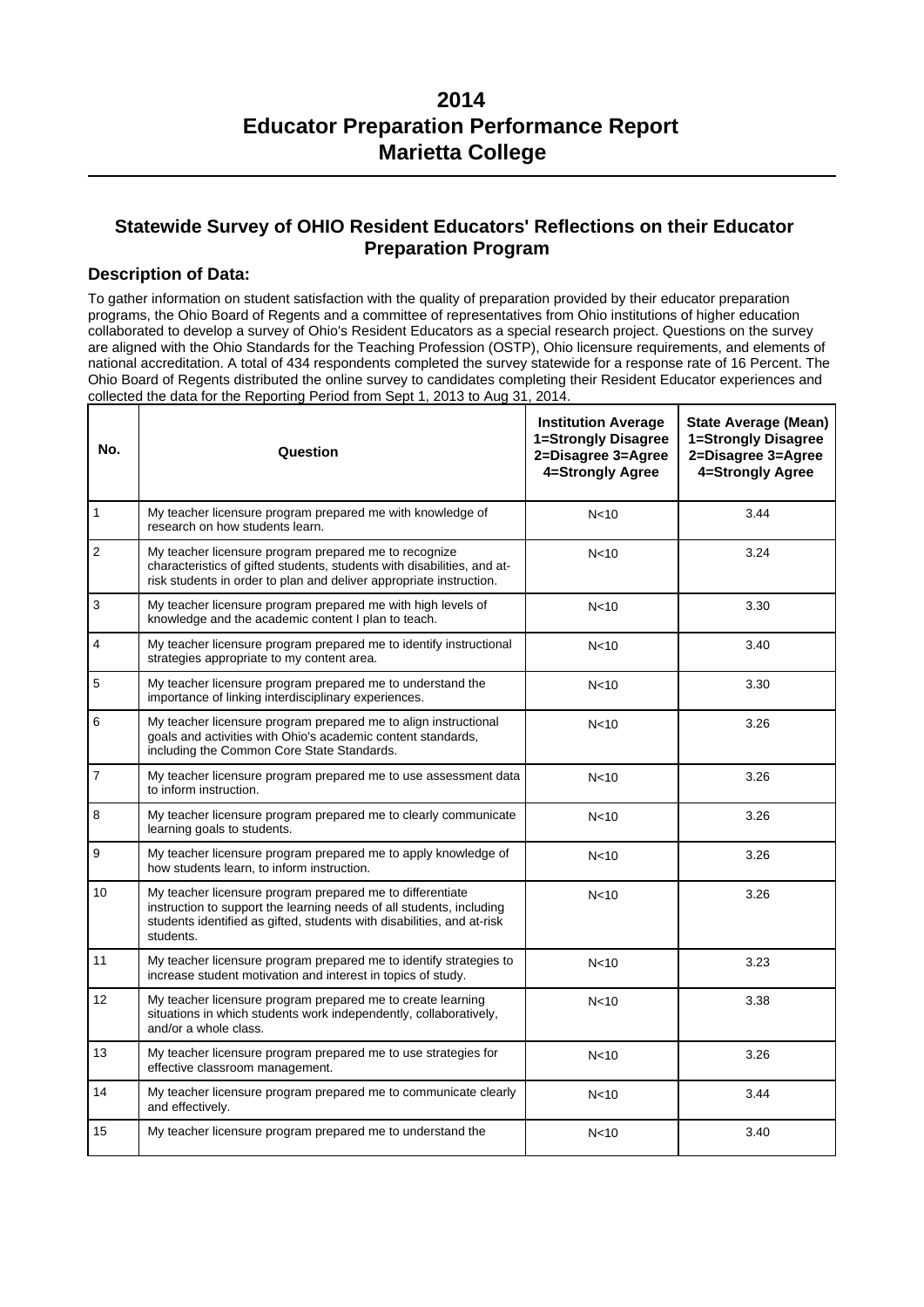| No. | Question                                                                                                                                                                     | <b>Institution Average</b><br>1=Strongly Disagree<br>2=Disagree 3=Agree<br>4=Strongly Agree | <b>State Average (Mean)</b><br>1=Strongly Disagree<br>2=Disagree 3=Agree<br>4=Strongly Agree |  |
|-----|------------------------------------------------------------------------------------------------------------------------------------------------------------------------------|---------------------------------------------------------------------------------------------|----------------------------------------------------------------------------------------------|--|
|     | importance of communication with families and caregivers.                                                                                                                    |                                                                                             |                                                                                              |  |
| 16  | My teacher licensure program prepared me to understand, uphold,<br>and follow professional ethics, policies, and legal codes of<br>professional conduct.                     | N <sub>10</sub>                                                                             | 3.55                                                                                         |  |
| 17  | My teacher licensure program prepared me to use a variety of<br>diagnostic, formative, and summative assessments.                                                            | N<10                                                                                        | 3.34                                                                                         |  |
| 18  | My teacher licensure program prepared me to understand students'<br>diverse cultures, language skills, and experiences.                                                      | N <sub>10</sub>                                                                             | 3.30                                                                                         |  |
| 19  | My teacher licensure program prepared me to treat all students<br>fairly and establish an environment that is respectful, supportive,<br>and caring.                         | N <sub>10</sub>                                                                             | 3.58                                                                                         |  |
| 20  | My teacher licensure program prepared me to use technology to<br>enhance teaching and student learning.                                                                      | N <sub>10</sub>                                                                             | 3.21                                                                                         |  |
| 21  | My teacher licensure program prepared me to collaborate with<br>colleagues and members of the community when and where<br>appropriate.                                       | N <sub>10</sub>                                                                             | 3.37                                                                                         |  |
| 22  | My teacher licensure program collected evidence of my<br>performance on multiple measures to monitor my progress.                                                            | N <sub>10</sub>                                                                             | 3.32                                                                                         |  |
| 23  | My teacher licensure program provided me with knowledge of the<br>Ohio Licensure Program standards for my discipline (e.g. NAEYC,<br>CEC, NCTM).                             | N <sub>10</sub>                                                                             | 3.02                                                                                         |  |
| 24  | My teacher licensure program provided me with knowledge of the<br>operation of Ohio schools as delineated in the Ohio Department of<br>Education School Operating Standards. | N<10                                                                                        | 2.41                                                                                         |  |
| 25  | My teacher licensure program provided me with knowledge of the<br>requirements for the Resident Educator License.                                                            | N<10                                                                                        | 2.41                                                                                         |  |
| 26  | My teacher licensure program provided me with knowledge of the<br>Ohio Standards for the Teaching Profession.                                                                | N<10                                                                                        | 3.09                                                                                         |  |
| 27  | My teacher licensure program provided me with knowledge of the<br>Ohio Standards for Professional Development.                                                               | N <sub>10</sub>                                                                             | 2.88                                                                                         |  |
| 28  | My teacher licensure program provided me with knowledge of the<br>Ohio Academic Content Standards, including the Common Core<br>State Standards.                             | N<10                                                                                        | 3.00                                                                                         |  |
| 29  | My teacher licensure program provided me with knowledge of the<br>Value-added Growth Measure as defined by the Ohio State Board<br>of Education.                             | N<10                                                                                        | 2.51                                                                                         |  |
| 30  | My teacher licensure program provided field experiences that<br>supported my development as an effective educator focused on<br>student learning.                            | N <sub>10</sub>                                                                             | 3.59                                                                                         |  |
| 31  | My teacher licensure program provided field experiences in a<br>variety of settings (urban, suburban, and rural).                                                            | N<10                                                                                        | 3.34                                                                                         |  |
| 32  | My teacher licensure program provided student teaching<br>experience(s) that supported my development as an effective<br>educator focused on student learning.               | N <sub>10</sub>                                                                             | 3.59                                                                                         |  |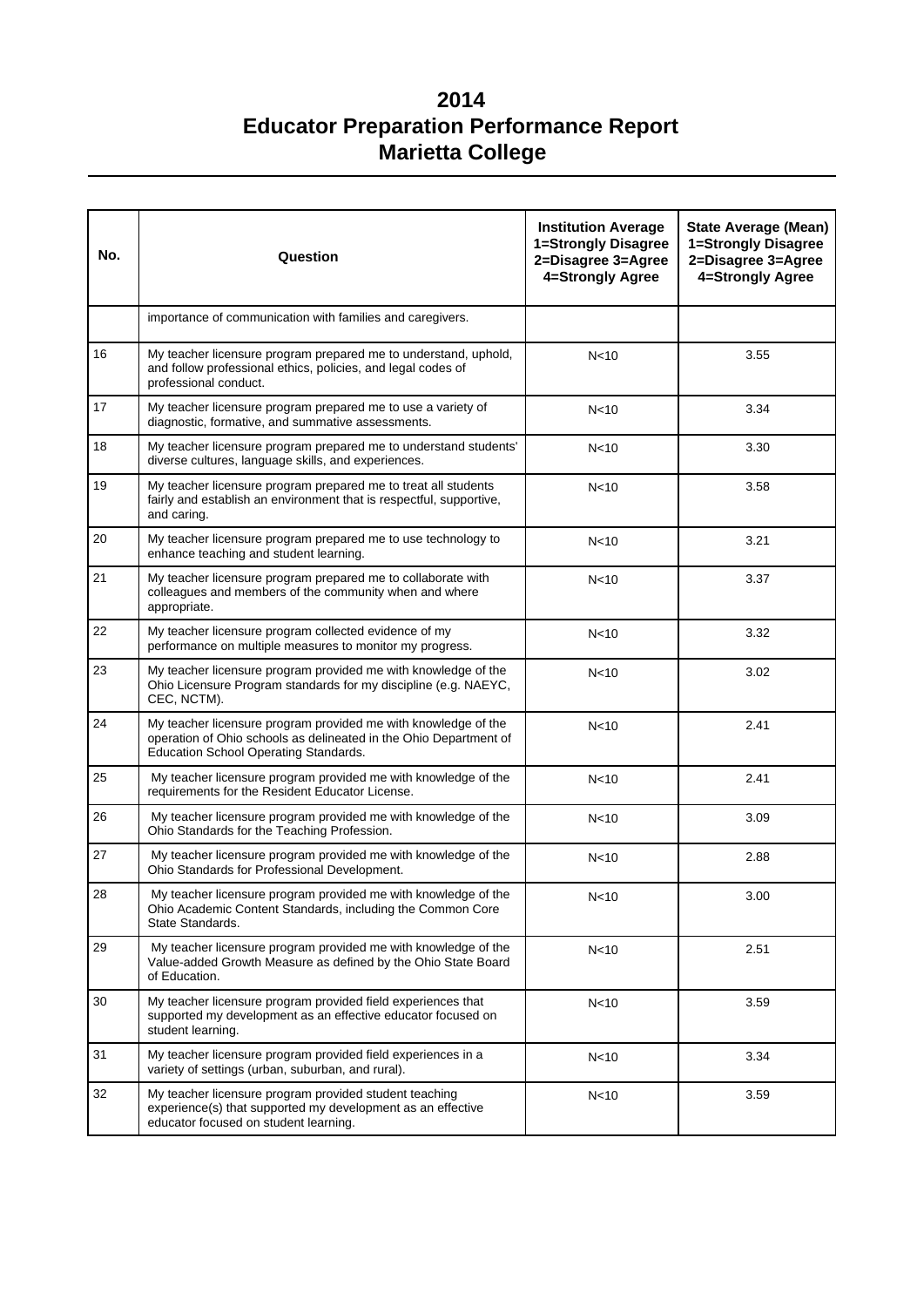| No. | Question                                                                                                                                                               | <b>Institution Average</b><br>1=Strongly Disagree<br>2=Disagree 3=Agree<br>4=Strongly Agree | <b>State Average (Mean)</b><br>1=Strongly Disagree<br>2=Disagree 3=Agree<br>4=Strongly Agree |
|-----|------------------------------------------------------------------------------------------------------------------------------------------------------------------------|---------------------------------------------------------------------------------------------|----------------------------------------------------------------------------------------------|
| 33  | My teacher licensure program provided cooperating teachers who<br>supported me through observation and conferences (face-to-face or<br>via electronic media).          | N <sub>10</sub>                                                                             | 3.58                                                                                         |
| 34  | My teacher licensure program provided university supervisors who<br>supported me through observation and conferences (face-to-face or<br>via electronic media).        | N <sub>10</sub>                                                                             | 3.51                                                                                         |
| 35  | My teacher licensure program provided opportunities to work with<br>diverse students (including gifted students, students with<br>disabilities, and at-risk students). | N <sub>10</sub>                                                                             | 3.33                                                                                         |
| 36  | My teacher licensure program provided opportunities to understand<br>students' diverse cultures, languages, and experiences.                                           | N <sub>10</sub>                                                                             | 3.31                                                                                         |
| 37  | My teacher licensure program provided opportunities to work with<br>diverse teachers.                                                                                  | N <sub>10</sub>                                                                             | 3.22                                                                                         |
| 38  | My teacher licensure program provided opportunities to interact<br>with diverse faculty.                                                                               | N <sub>10</sub>                                                                             | 3.21                                                                                         |
| 39  | My teacher licensure program provided opportunities to work and<br>study with diverse peers.                                                                           | N <sub>10</sub>                                                                             | 3.25                                                                                         |
| 40  | Overall, the faculty in my teacher licensure program demonstrated<br>in-depth knowledge of their field.                                                                | N <sub>10</sub>                                                                             | 3.49                                                                                         |
| 41  | Overall, the faculty in my teacher licensure program used effective<br>teaching methods that helped promote learning.                                                  | N <sub>10</sub>                                                                             | 3.39                                                                                         |
| 42  | Overall, the faculty in my teacher licensure program modeled<br>respect for diverse populations.                                                                       | N <sub>10</sub>                                                                             | 3.49                                                                                         |
| 43  | Overall, the faculty in my teacher licensure program integrated<br>diversity-related subject matter within coursework.                                                 | N <sub>10</sub>                                                                             | 3.38                                                                                         |
| 44  | Overall, the faculty in my teacher licensure program used<br>technology to facilitate teaching and learning.                                                           | N <sub>10</sub>                                                                             | 3.29                                                                                         |
| 45  | Overall, the faculty in my teacher licensure program conducted<br>themselves in a professional manner.                                                                 | N <sub>10</sub>                                                                             | 3.54                                                                                         |
| 46  | My teacher licensure program provided clearly articulated policies<br>published to facilitate progression to program completion.                                       | N <sub>10</sub>                                                                             | 3.27                                                                                         |
| 47  | My teacher licensure program provided opportunities to voice<br>concerns about the program.                                                                            | N <sub>10</sub>                                                                             | 3.11                                                                                         |
| 48  | My teacher licensure program provided advising to facilitate<br>progression to program completion.                                                                     | N <sub>10</sub>                                                                             | 3.28                                                                                         |
| 49  | My teacher licensure program provided prepared me with the<br>knowledge and skills necessary to enter the classroom as a<br>Resident Educator.                         | N <sub>10</sub>                                                                             | 3.13                                                                                         |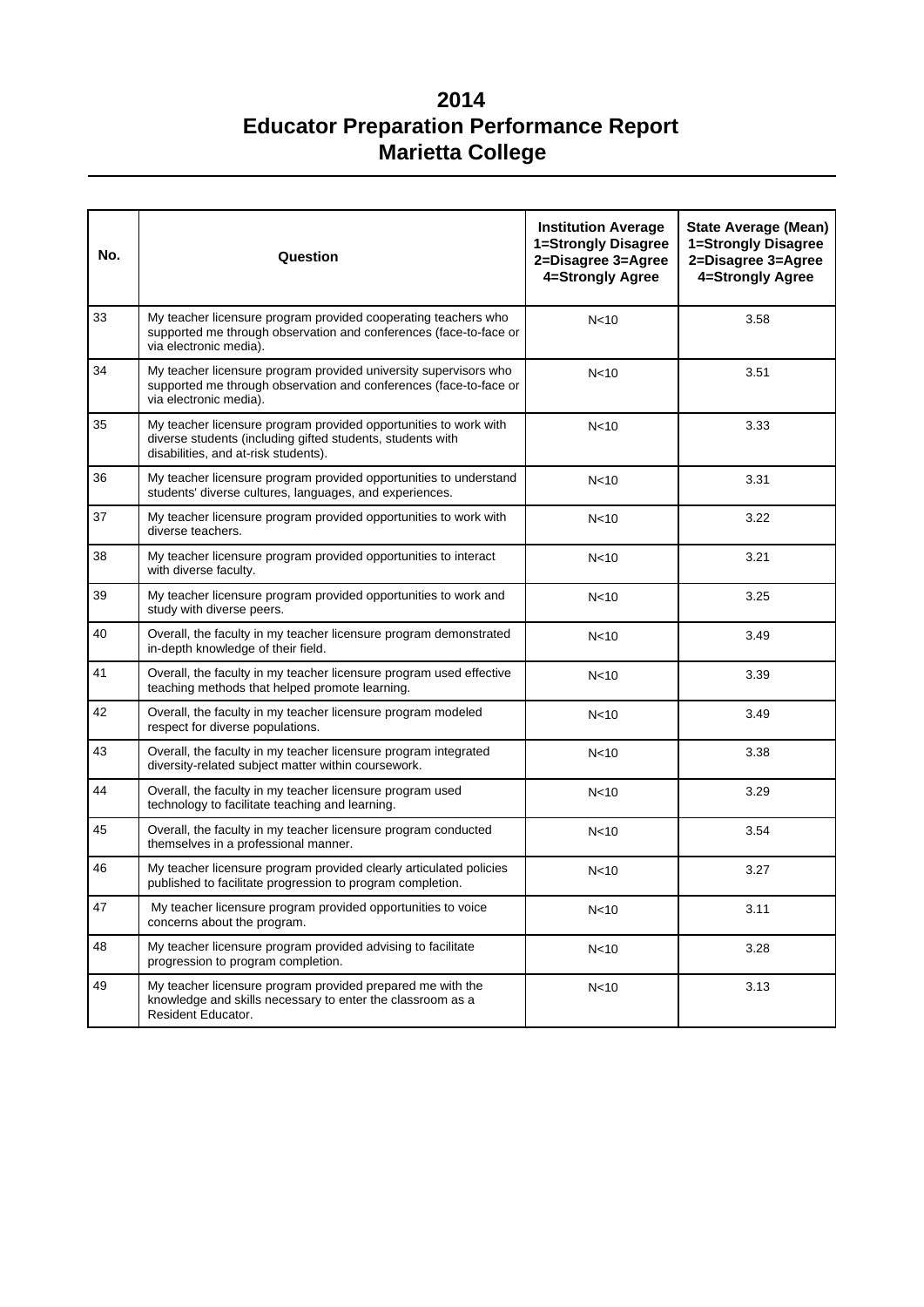## **National Accreditation**

(Data Source: Ohio Board of Regents)

#### **Description of Data:**

All educator preparation programs (EPPs) in Ohio are required to be accredited by either the National Council for Accreditation of Teacher Education (NCATE), the Teacher Education Accreditation Council (TEAC), or their successor agency, the Council for Accreditation of Educator Preparation (CAEP). Accreditation is a mechanism to ensure the quality of an institution and its programs. The accreditation of an institution and/or program helps employers evaluate the credential of job applicants.

| <b>Accrediting Agency</b>   | <b>NCATE</b> |
|-----------------------------|--------------|
| <b>Date of Last Review</b>  | October 2009 |
| <b>Accreditation Status</b> | Accredited   |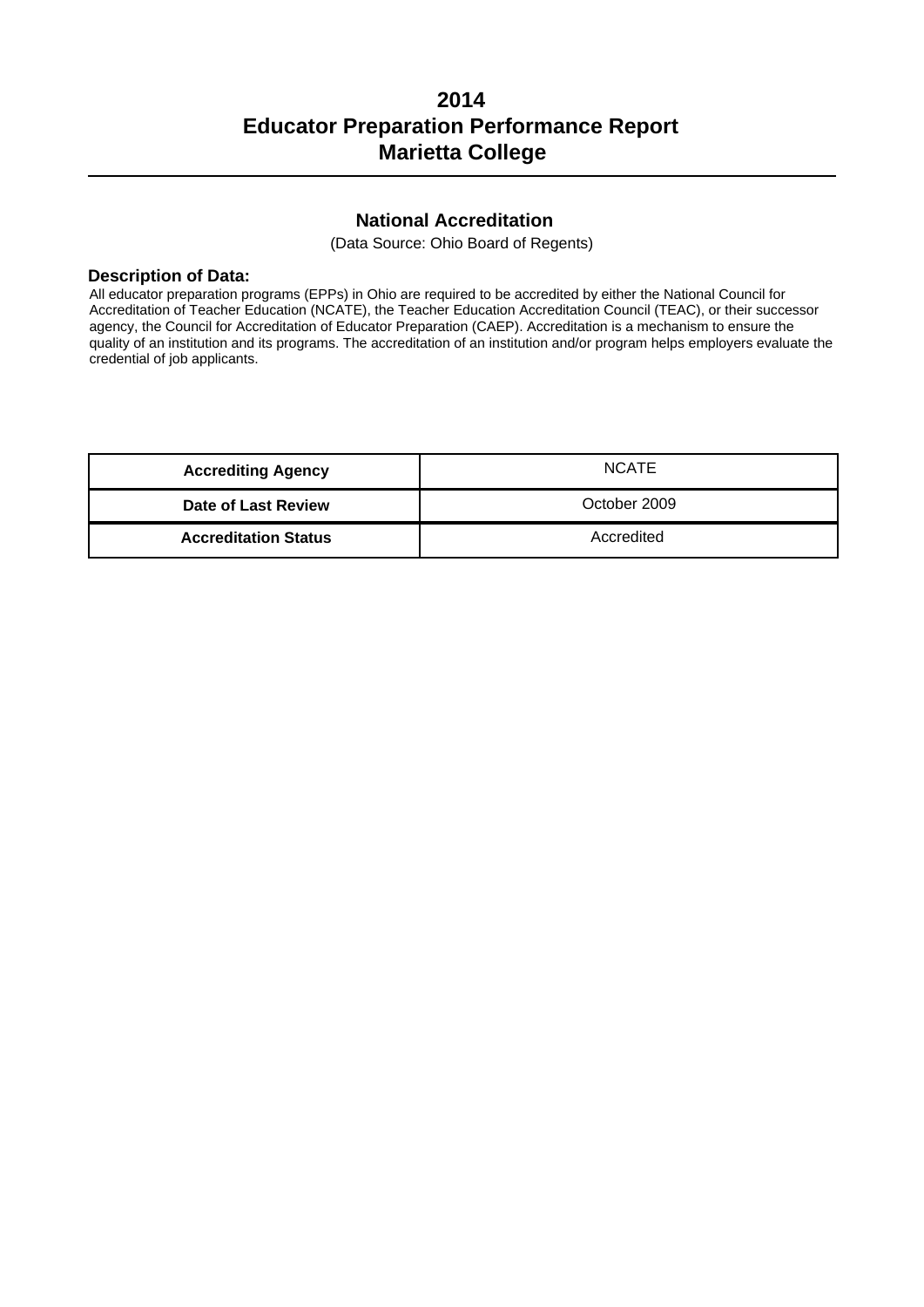## **Teacher Residency Program**

Reporting Period from Sept 1, 2013 to Aug 31, 2014 (Data Source: Ohio Department of Education)

#### **Description of Data:**

The Resident Educator Program in Ohio is a system of support that encompasses a robust four-year teacher development system designed to improve teacher retention and increase student learning. Data are reported for those entering the Resident Educator Program in 2011-2012, 2012-2013 and 2013-2014. Non-completion does not imply dismissal, as leaving the program may be due to multiple factors.

#### **Percent of Newly Hired Teachers Persisting in the State Residency Program**

#### **who were Prepared at Marietta College**

| <b>Residency Year 1</b> |    |            |          | <b>Residency Year 2</b> |            |          | <b>Residency Year 3</b> |            |          | <b>Residency Year 4</b> |  |
|-------------------------|----|------------|----------|-------------------------|------------|----------|-------------------------|------------|----------|-------------------------|--|
| Entering                |    | Persisting | Entering |                         | Persisting | Entering |                         | Persisting | Entering | Persisting              |  |
| 17                      | 17 | 100%       | 12       | 12                      | 100%       |          |                         | 100%       |          |                         |  |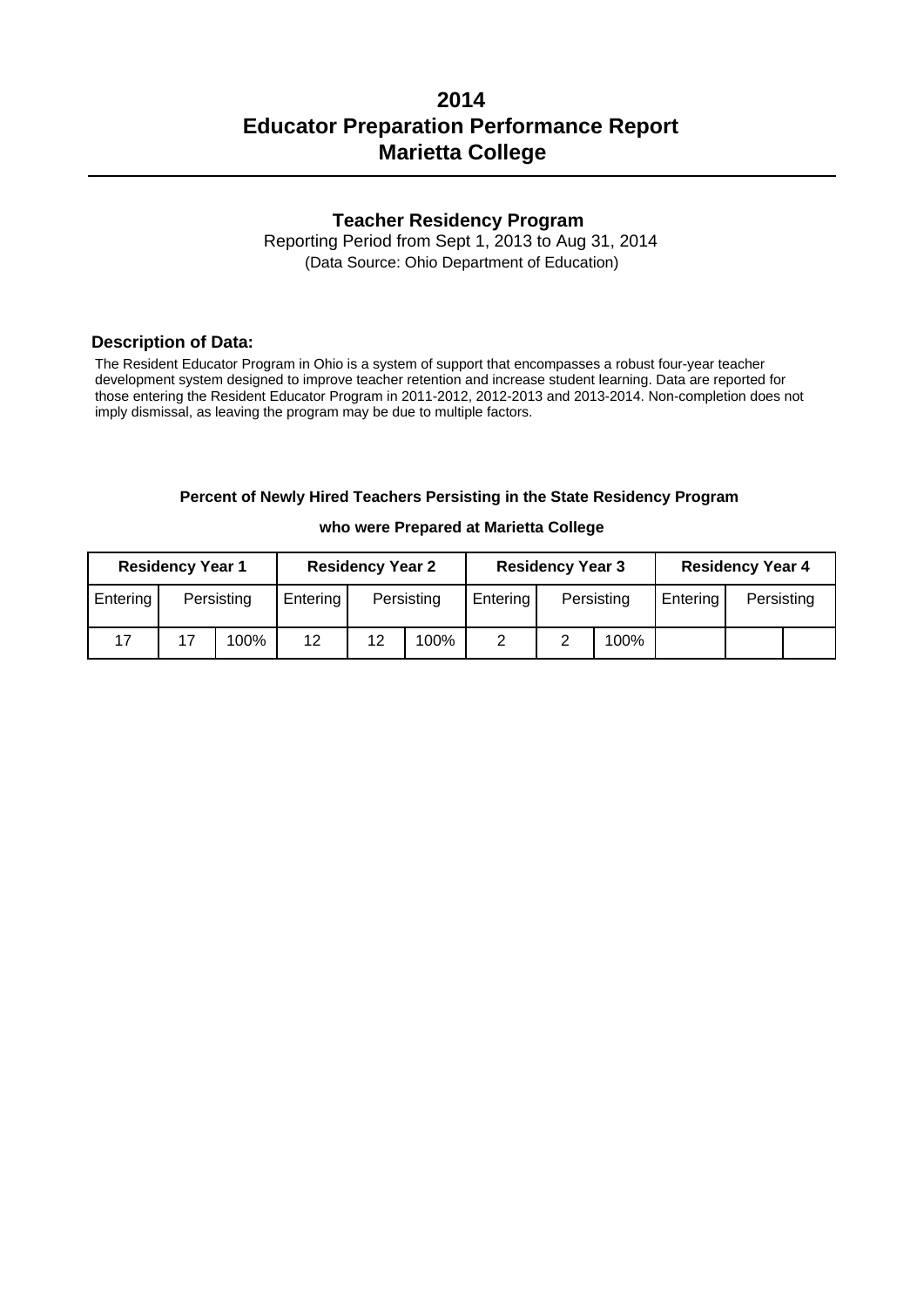## **Excellence and Innovation Initiatives**

Reporting Period from Sept 1, 2013 to Aug 31, 2014 (Data Source: Marietta College)

### **Description of Data:**

This section provides each program the opportunity to share information on a maximum of three initiatives geared to increase excellence and support innovation in the preparation of Ohio educators.

#### **Teacher Licensure Programs**

| Initiative:                     | Beverly-Center Intervention Partnership                                                                                                                                                                                                                                                                                                                                                                                                                                                                                                                                                                                                                                                                                                                                                                                                                                                                                                                                                                                                                                                                                                                   |
|---------------------------------|-----------------------------------------------------------------------------------------------------------------------------------------------------------------------------------------------------------------------------------------------------------------------------------------------------------------------------------------------------------------------------------------------------------------------------------------------------------------------------------------------------------------------------------------------------------------------------------------------------------------------------------------------------------------------------------------------------------------------------------------------------------------------------------------------------------------------------------------------------------------------------------------------------------------------------------------------------------------------------------------------------------------------------------------------------------------------------------------------------------------------------------------------------------|
| <b>Purpose:</b>                 | To address the need for clinical expereince for intervention specilaist and regular<br>education candidates to work with at-risk students.                                                                                                                                                                                                                                                                                                                                                                                                                                                                                                                                                                                                                                                                                                                                                                                                                                                                                                                                                                                                                |
| Goal:                           | To provide effective clinical expereinces for teacher candidates while addressing student<br>learnign and staff development at the school.                                                                                                                                                                                                                                                                                                                                                                                                                                                                                                                                                                                                                                                                                                                                                                                                                                                                                                                                                                                                                |
| <b>Number of Participants:</b>  | 28                                                                                                                                                                                                                                                                                                                                                                                                                                                                                                                                                                                                                                                                                                                                                                                                                                                                                                                                                                                                                                                                                                                                                        |
| Strategy:                       | 1. An embedded faculty member who has been assigned to Beverly-Center Elementary<br>School conducts onsite delivery of instruction for intervention instructional methods,<br>diverse learners, and intervention behavior management courses, spending 3 afternoons<br>per week at the school. 2. Inclusion classrooms at the school are used to observe<br>methods discussed in class and for co-teaching demonstrations by mentor teachers and<br>college faculty. 3. Candidates participate in a school-wide intervention program, which<br>was built into the school schedule as part of our clinical partnership. 4. Intervention<br>specialist candidates engage in a pre-intern to internship immersion model, resulting in a<br>full year of clinical experience with the assigned mentor teacher. 5. The embedded<br>faculty member conducts staff professional development as it is requested by teachers<br>and administrators at the school. 6. Candidates participate in school professional<br>development and special programs. 7. Candidates assist staff with assistive technology<br>and modeling the use of apps for at-risk students. |
| <b>Demonstration of Impact:</b> | Qualitative data is being collected through interviews and onsite observations. Long range<br>analysis of impact on learning for focus students is planned.                                                                                                                                                                                                                                                                                                                                                                                                                                                                                                                                                                                                                                                                                                                                                                                                                                                                                                                                                                                               |
| <b>External Recognition:</b>    | Invited presentation at the CAEP national conference; Presentation at CEC national<br>conference                                                                                                                                                                                                                                                                                                                                                                                                                                                                                                                                                                                                                                                                                                                                                                                                                                                                                                                                                                                                                                                          |
| Programs:                       | Pioneer Pipeline project working with transition skils for high school special needs<br>students.                                                                                                                                                                                                                                                                                                                                                                                                                                                                                                                                                                                                                                                                                                                                                                                                                                                                                                                                                                                                                                                         |
|                                 |                                                                                                                                                                                                                                                                                                                                                                                                                                                                                                                                                                                                                                                                                                                                                                                                                                                                                                                                                                                                                                                                                                                                                           |
| Initiative:                     | Harmar School Early Childhood Clinical Partnership                                                                                                                                                                                                                                                                                                                                                                                                                                                                                                                                                                                                                                                                                                                                                                                                                                                                                                                                                                                                                                                                                                        |
| <b>Purpose:</b>                 | To create a clinical model for early childhood canddiate preparation                                                                                                                                                                                                                                                                                                                                                                                                                                                                                                                                                                                                                                                                                                                                                                                                                                                                                                                                                                                                                                                                                      |
| Goal:                           | To teach early childhood courses onsite at the partnership school and build a year-long<br>internship experience.                                                                                                                                                                                                                                                                                                                                                                                                                                                                                                                                                                                                                                                                                                                                                                                                                                                                                                                                                                                                                                         |
| <b>Number of Participants:</b>  | 10                                                                                                                                                                                                                                                                                                                                                                                                                                                                                                                                                                                                                                                                                                                                                                                                                                                                                                                                                                                                                                                                                                                                                        |
| Strategy:                       | 1. Harmar Elementary School was identified as the partnership site. 2. Mentor teachers<br>received training in co-teaching. 3. Early childhood methods block is scheduled all day<br>Tuesday/Thursday during the fall semester. 4. Faculty member teaching the methods<br>block is embedded at the school with the methods candidates on Tuesdays and<br>Thursdays. Course instruction takes place in the school, with some sessions held on<br>campus. 5. Candidates in methods block are assigned as pre-interns to work with a                                                                                                                                                                                                                                                                                                                                                                                                                                                                                                                                                                                                                         |